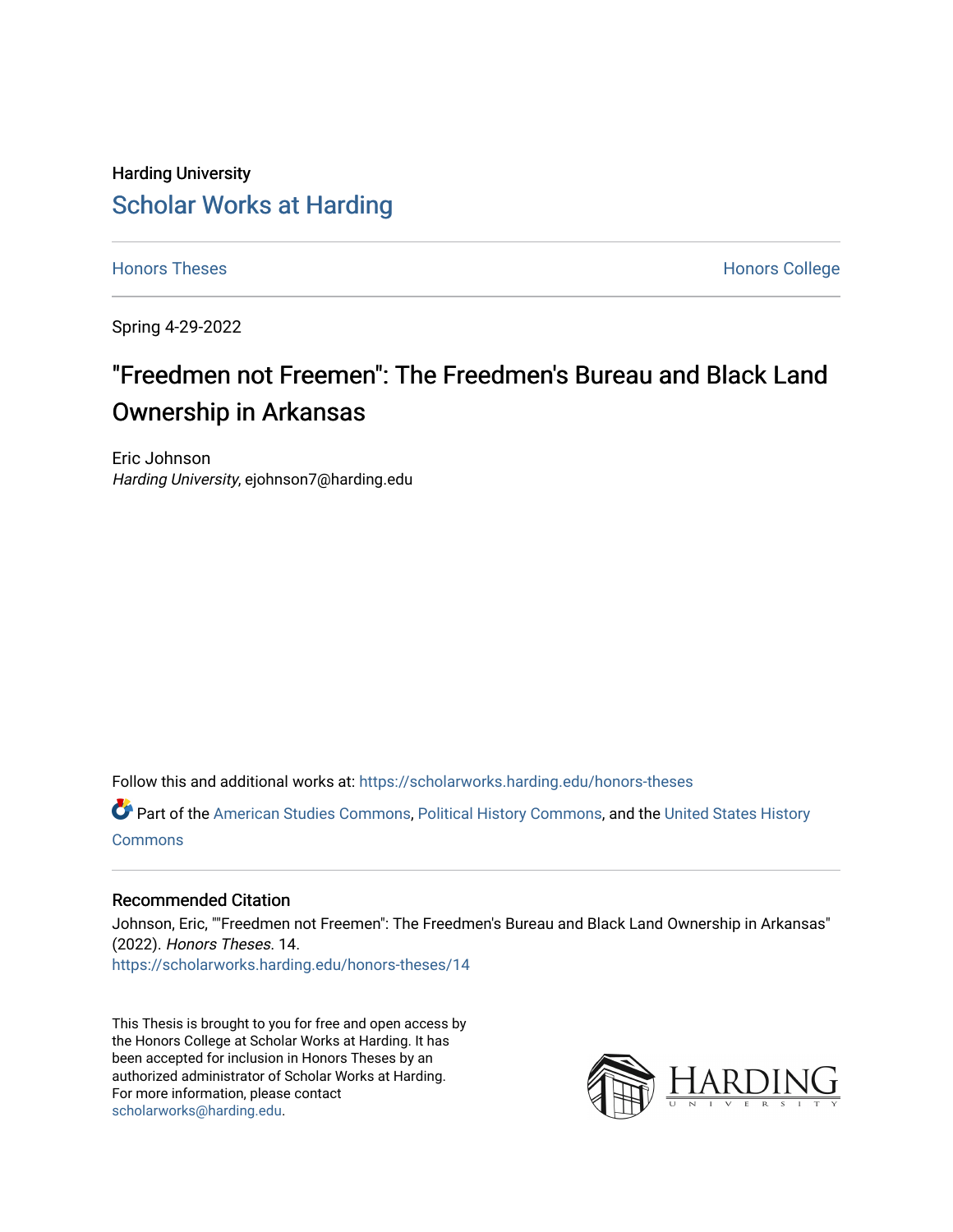

This form is to certify that the undergraduate thesis prepared

 $By \_\_$ Eric Johnson

# Entitled

"Freedmen not Freemen": The Freedmen's Bureau and Black Land Ownership in Arkansas

Is dually approved by the Harding University Honors College and the student's thesis advisor(s) with input from the entire thesis advisory committee.

Thesis Advisory Committee:

| John Richard Duke, Ph.D.<br>Nathaniel Wiewora, Ph.D. | Jared Dockery, Ph.D.<br>Angela Adams, M.A. |
|------------------------------------------------------|--------------------------------------------|
|                                                      |                                            |

 $\mathcal{L}_\text{max}$  and the contract of the contract of the contract of the contract of the contract of the contract of the contract of the contract of the contract of the contract of the contract of the contract of the contrac

 $\mathcal{L}_\text{max}$ 

 $\sim$ 

This thesis, to the best of our knowledge, was published with the highest standards of academic integrity as outlined in the Harding University Academic Integrity Policy and in the use of any materials that are copyrighted.

Thesis Advisor $(s)$ :

John Richard Duke, Ph.D.

Honors College Representative:

James L. Huff, Ph.D.

2022 Eric Johnson

Copyright © \_\_\_\_\_\_\_\_\_\_\_\_\_\_\_\_\_\_\_\_\_\_\_\_\_\_\_: The author assigns to Harding University a perpetual, non-exclusive, worldwide, royalty-free, sublicense agreement to 1) deposit and store electronic versions of your work in Scholar Works at Harding; 2) publish and make the work available to view and download for free and to use for non-commercial, research, educational or other academic purposes; 3) create back-up copies of the work for security and preservation purposes; and 4) Convert the work, without changing the content, to any other format or medium necessary for preservation, storage and use of the work.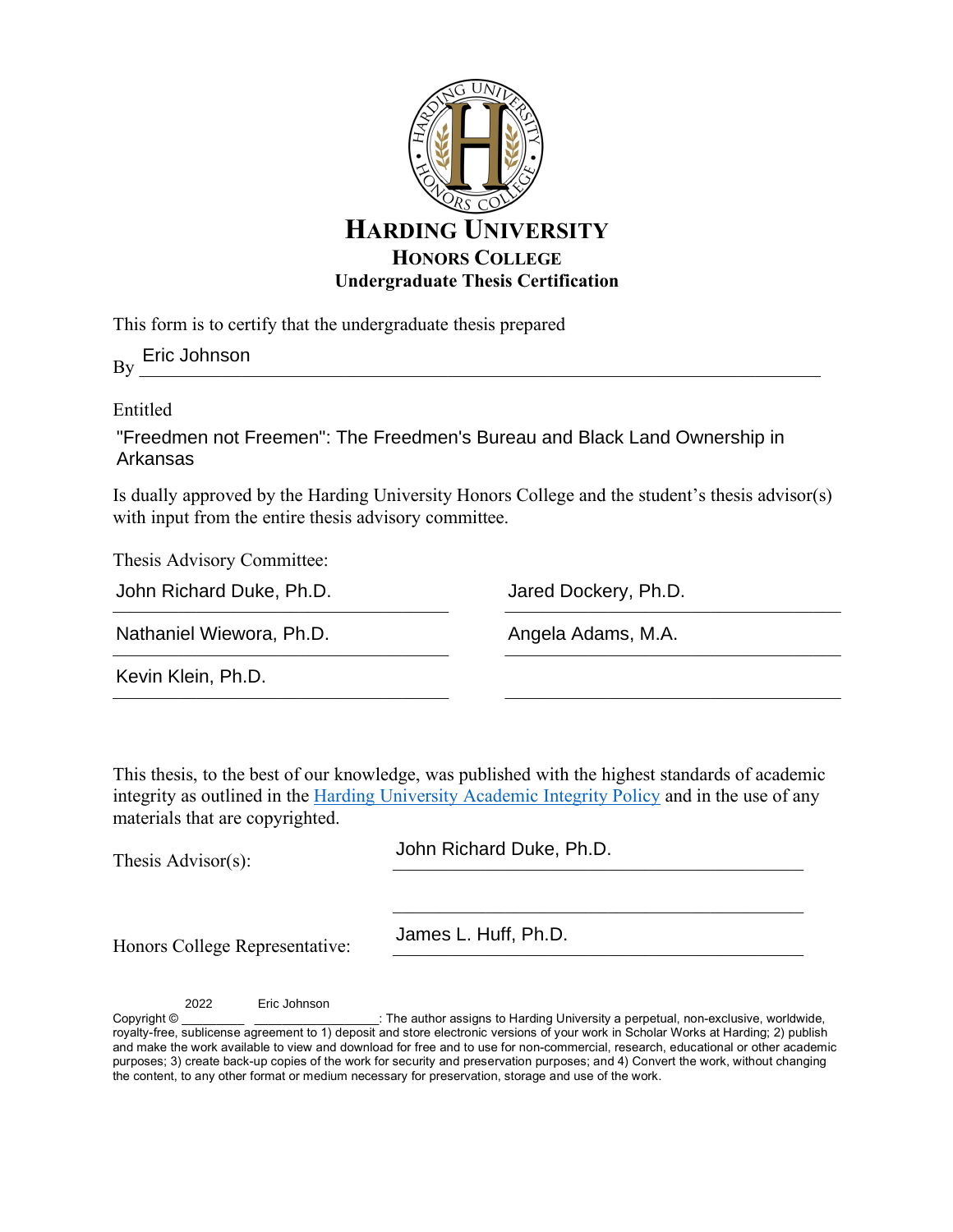**"***Freedmen* **not** *Freemen":* **The Freedmen's Bureau and Black Land Ownership in Arkansas**

Eric Johnson

AMST 4900: Senior Seminar

29 April 2022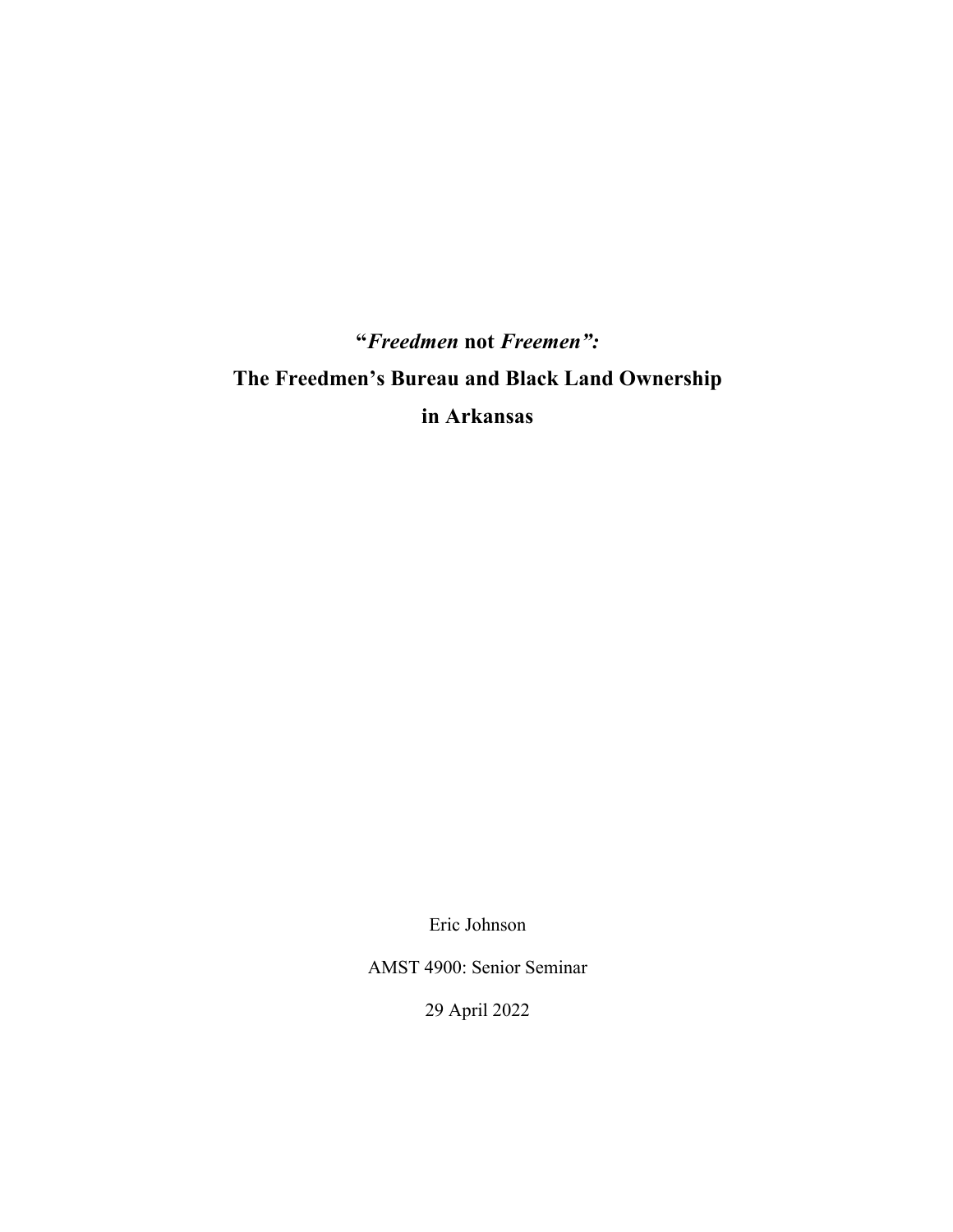#### **Abstract**

When slavery ended at the close of the Civil War, there was no universal answer for where former slaves were to live. The type and quality of freedom Black Southerners would experience during Reconstruction would be largely determined by where they lived. Many freedpeople and Republicans desired for widespread Black land ownership across the South. "Forty acres and a mule" was a common phrase that spread throughout the South and represented the hope that the United States government would ensure that all former slaves would be given land to own and live on.

The Freedmen's Bureau, which was created under President Abraham Lincoln just a month before his assassination, was the federal agency that oversaw the prospect of Black land ownership most prominently and directly. While the agency operated throughout the former Confederacy, its operations in Arkansas have been uniquely overlooked as compared to its work in other states.

After operating in Arkansas from 1865-1868, the results from the Freedmen's Bureau's effort to secure widespread Black land ownership were mixed. In the conduct of the Freedmen's Bureau concerning Black land ownership in Arkansas, there are three major developments to consider: President Andrew Johnson's Amnesty Policy, the Southern Homestead Act of 1866, and the emergence of the sharecropping labor arrangement. In the end, most Black Arkansans did not obtain land ownership during this time period. However, there were limited successes as well, particularly due to the Southern Homestead Act.

In the story of the Freedmen's Bureau and Black land ownership in Arkansas, one sees exactly how early ambitious plans for Reconstruction failed to actualize. The immediate consequence of this failure was continued discrimination and oppression of African Americans in Arkansas. This paper tells a brief, often overlooked part of this larger story.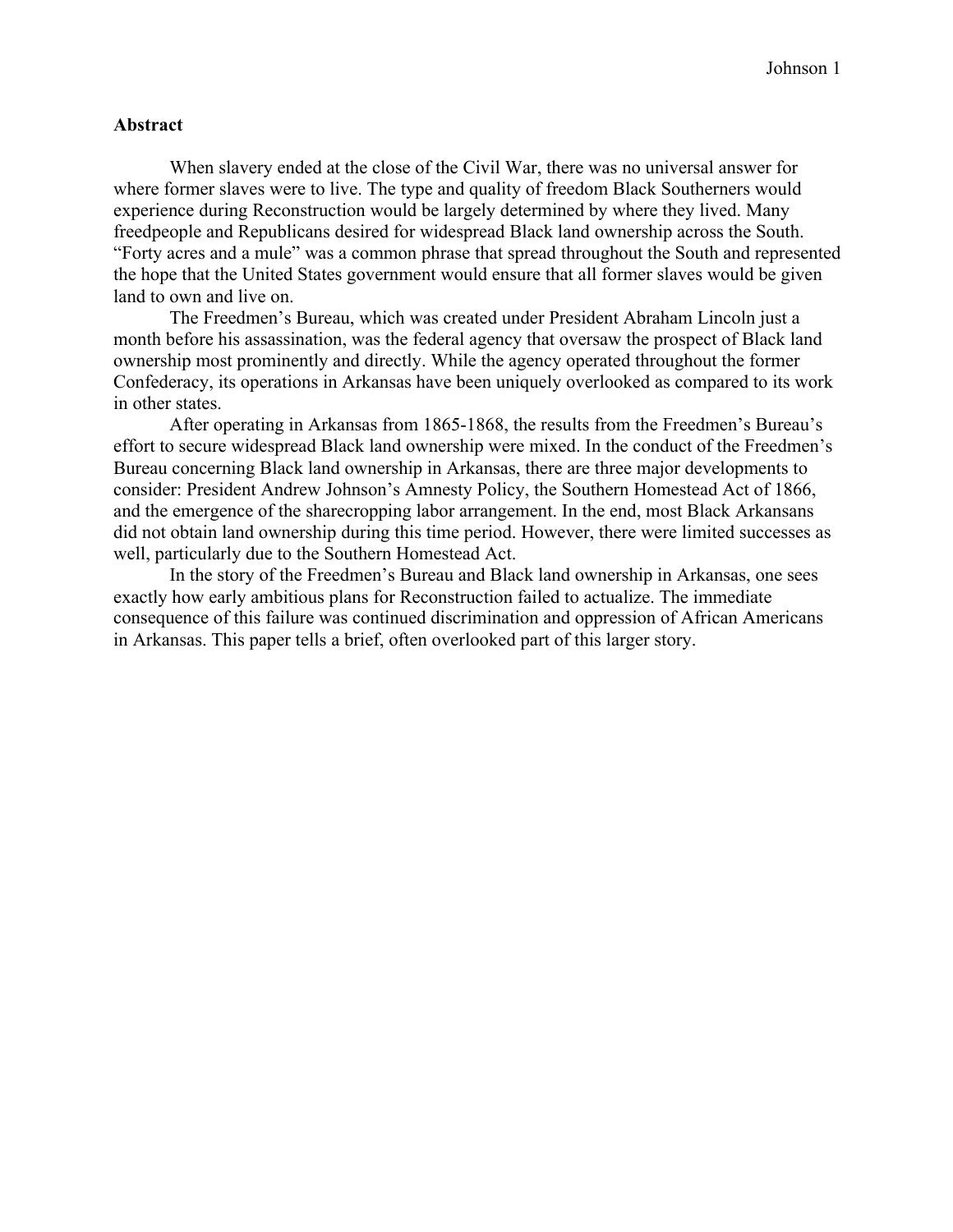# **Acknowledgements**

There are several individuals that need to be recognized for their contributions do this paper. First of all, the opportunity to complete a project such as this would not have been possible if not for the leadership and guidance of Dr. James Huff, and therefore I want to begin by thanking him. Secondly, I want to thank the members of my thesis committee for their time and feedback. Particularly, I want to thank Dr. J.R. Duke and Dr. Nathaniel Wiewora for meeting with me multiple times to discuss my paper. Finally, I want to thank the multiple individuals who helped me translate Freedmen's Bureau records that I was unable to interpret. These individuals include Harding librarian Amelia Brister and my mother Kim Johnson.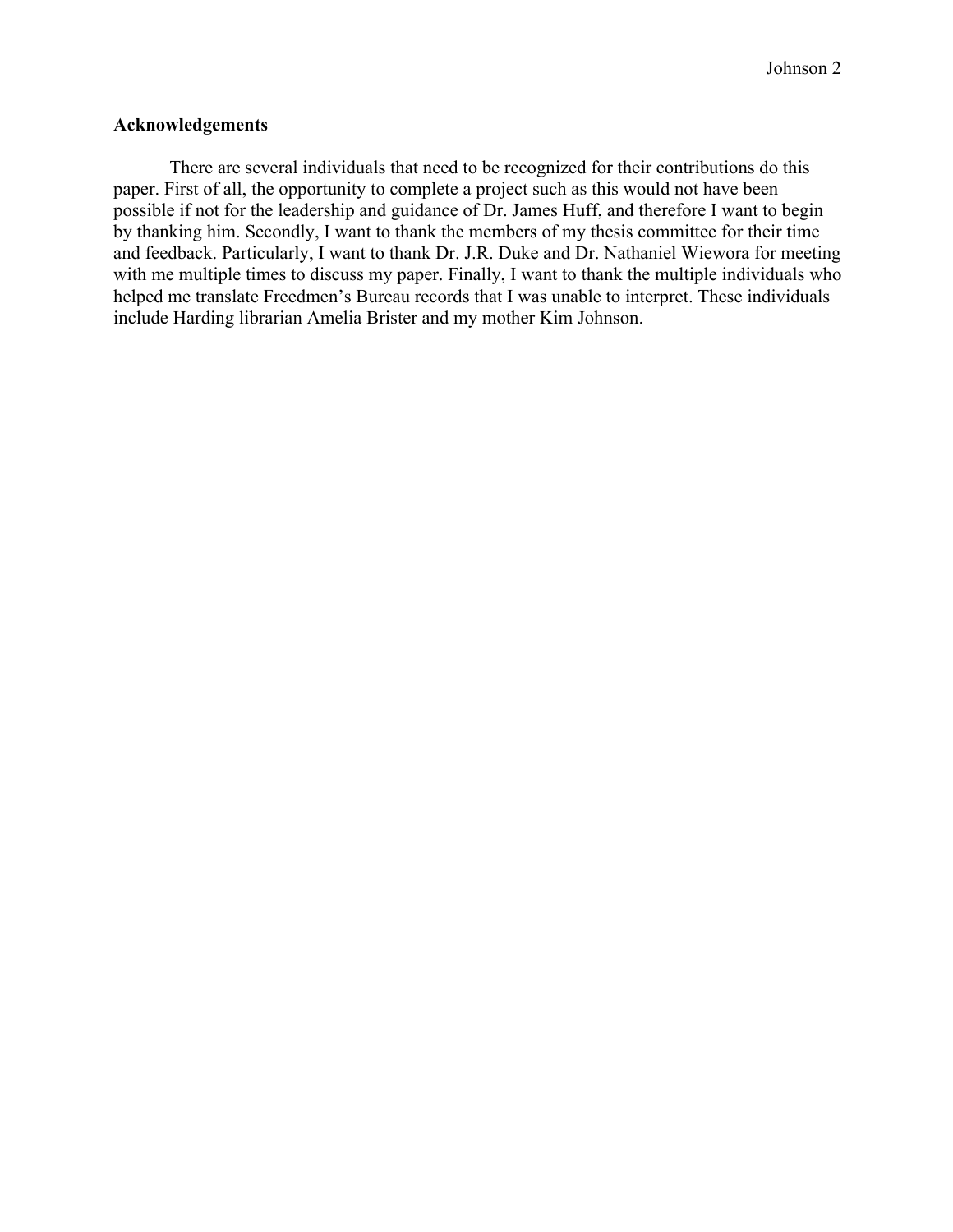#### **I. Introduction**

The following conversation between a Union general named John B. Sanborn and a Black freedman in Fort Smith, Arkansas was recorded in a congressional report from the Joint Committee on Reconstruction that was published in 1866:

Freedman: Sir, I want you to help me in a personal matter.

Sanborn: Where is your family?

Freedman: On Red river.

Sanborn: Have you everything you want?

Freedman: No, sir.

Sanborn: You are free!

Freedman: Yes sir, you set me free, but you left me there.

Sanborn: What do you want?

Freedman: I want some land; I am helpless; you do nothing for me but give me freedom.

Sanborn: Is that not enough?

Freedman: It is enough for the present; but I cannot help myself unless I get some land, then I can take care of myself and family; otherwise, I cannot do it.<sup>1</sup>

The issue of which this Black freedman speaks was perhaps the most critical challenge that Black Southerners faced after emerging from slavery in the early years of Reconstruction. As the Civil War ended, so did the institution of slavery in the United States. But what exactly life post-slavery would look like for the four million Black men, women and children who were living in the South at the time of emancipation was initially unclear. What would freedom from slavery really look like? What distinct changes would mark the differences? When answering

<sup>1</sup> United States Congress, *Report of the Joint Committee on Reconstruction*, p.77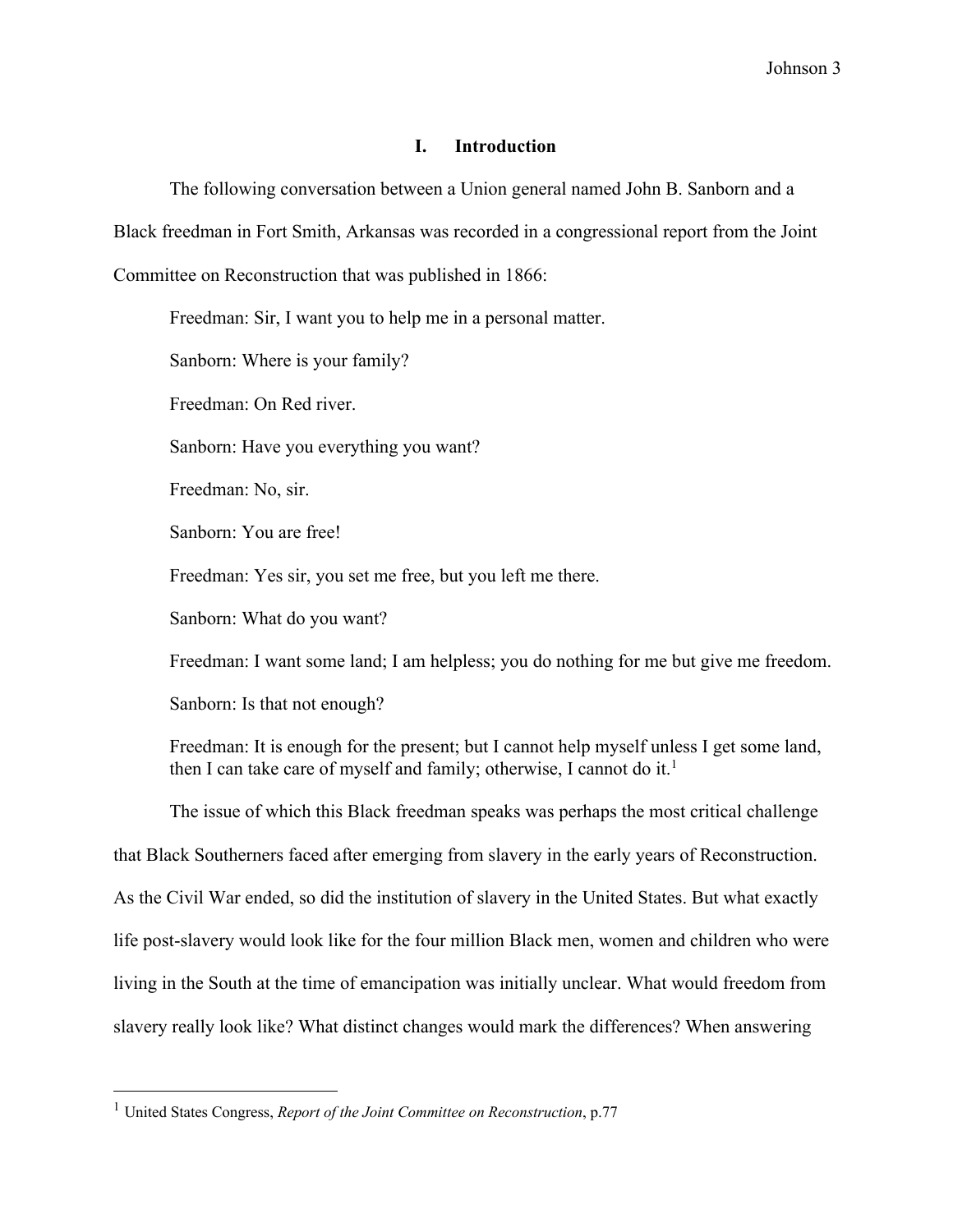this question, many look to changes in labor, citizenship status, and civil rights to illustrate the difference between life under slavery and freedom. However, the question of where former slaves would live after emancipation is arguably one of the most important issues to consider when analyzing what freedom from slavery really meant for Black Southerners during Reconstruction.

During slavery, slaves typically lived on the property of their respective masters.<sup>2</sup> When slavery ended, there was no universal answer or assumption for where former slaves were to go (if they even sought to leave their masters' property at all). Several proposals and ideas were debated by political leaders, freedpeople, and former slave-holders alike. Some wanted to establish Black colonies abroad; others wanted to establish segregated Black communities within the United States.<sup>3</sup> Some never even seriously anticipated a future where freedpeople left the lands on which they had always lived. However, many others envisioned a future where Black Americans were free to buy and own their own property in the South, in the same way any other citizen could.

Land ownership would not only allow Black Southerners to escape life on the plantations, overcrowded freedmen camps, and home farms, but it would provide the type of economic security that was to be expected for the type of freedom many anticipated. Freedom from slavery without land ownership would be a very qualified and limited freedom indeed.

The agency of the federal government that dealt with the issue of Black land ownership during Reconstruction most directly and prominently was the Freedmen's Bureau. The Bureau of

<sup>2</sup> Thomas A. DeBlack, *With Fire and Sword: Arkansas, 1861-1874* (Fayetteville: University of Arkansas Press, 2003), 1.

<sup>&</sup>lt;sup>3</sup> Claude F. Oubre, *Forty Acres and a Mule: The Freedmen's Bureau and Black Land Ownership (LSU Press, 1978),* 1-8.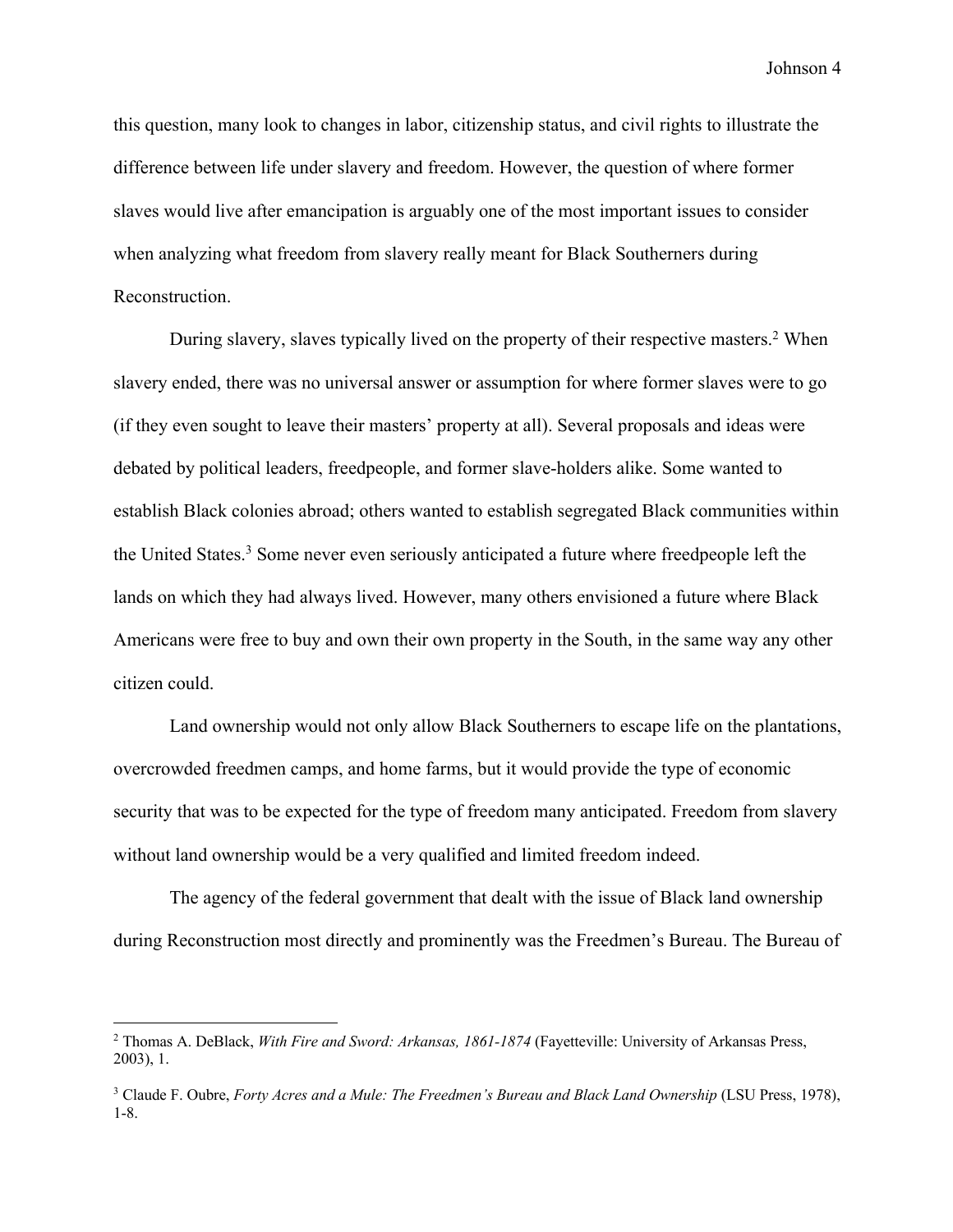Refugees, Freedmen, and Abandoned Lands (nicknamed "the Freedmen's Bureau") was created in 1865 and was tasked with managing all matters related to the freedpeople living in the South. The Freedmen's Bureau performed many different tasks for freedpeople, including the provision of food, education, medical care, and legal service. The historical importance and uniqueness of the Freedmen's Bureau has been widely recognized. W.E.B. DuBois called the Freedmen's Bureau "one of the most singular and interesting attempts made by a great nation to grapple with vast problems of race and social conditions."4 Historian Randall M. Miller has called it "the most ambitious (if also temporary) experiment to date in extending federal authority into the states."5 While it was a vast program that provided a variety of services, "no issue proved more vexing for the Bureau and Reconstruction than land and labor."6

Despite the radical ambitions that marked early anticipations for what the Freedmen's Bureau could accomplish, the agency overall failed to bring about the type of social, political, and economic advancement it sought to implement for Black Southerners. Such is the common story of Reconstruction at large.<sup>7</sup> The Bureau's failure on the issue on Black land ownership has been recognized as being a central piece of this story. For about the past sixty years, historians have generally agreed that one of the key shortcomings of Reconstruction at large was the failure to secure widespread land ownership for freedpeople.8 However, the particular history of the

<sup>4</sup> W. E. Burghardt Du Bois, "The Freedmen's Bureau," *The Atlantic* (1901).

<sup>5</sup> Randall M. Miller, "The Freedmen's Bureau and Reconstruction: An Overview," in *The Freedmen's Bureau and Reconstruction*, ed. Paul A. Cimbala and Randall M. Miller (New York: Fordham University Press, 1999), xv.

 $6$  Ibid, xx.

 $<sup>7</sup>$  Mainstreams interpretations of Reconstruction have drastically changed over the past 150 years, but for the past</sup> sixty years or so, scholars have generally agreed that Reconstruction was tragic in that it failed to instill lasting Black advancements in the South.

<sup>8</sup> Eric Foner, *Reconstruction: America's Unfinished Revolution, 1863-1877* (New York: Harper & Row, 1989), xxiii.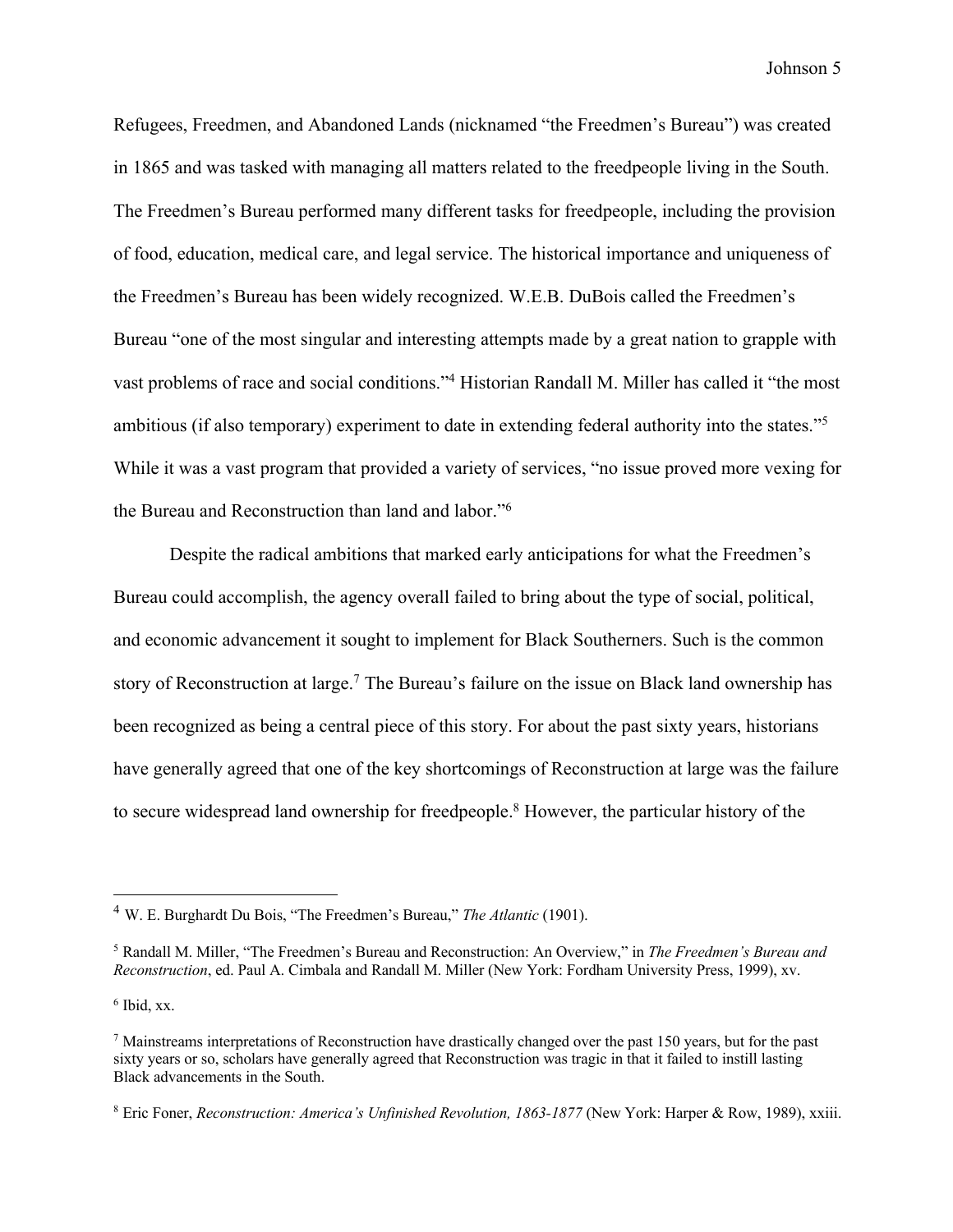Freedmen's Bureau and Black land ownership in Arkansas is a topic that has not received much scholarship.

When looking at the Freedmen's Bureau and Black land ownership in Arkansas, there are three major developments to consider: Johnson's amnesty plan, the Southern Homestead Act of 1866, and the emergence of the sharecropping labor arrangement. Overall, these developments failed to secure land ownership for the vast majority of freedpeople. Some of the reasons for this were out of the control of the Freedmen's Bureau. However, an overall lack of administrative organization and individual interest amongst key Bureau agents were influential factors as well. Despite the overall shortcomings of the Freedmen's Bureau, it is undeniable that Black land ownership in Arkansas increased during this period as a direct result of key Bureau actions and actors. Hundreds of Black families obtained land ownership during this time and these settlements were often, if not always overseen by Bureau agents.

Thus, the story of the Freedmen's Bureau and Black land ownership in Arkansas reflects the overall trend one finds in Reconstruction for Black Southerners as a whole: limited gains amongst larger trends of disappointment. Considering the vital importance of land ownership for freedpeople, the widespread inability to obtain land for Black Arkansans greatly limited the freedom they experienced in the early years of Reconstruction.

#### **II. Background Context**

In order to properly understand the Freedmen Bureau's handling of Black land ownership in Arkansas, it is essential to first recognize some relevant background context. In particular, there are two key developments of the early 1860s that must be reviewed: the conditions of early emancipation in Arkansas and the political creation of the Freedmen's Bureau in Washington, D.C. These are important to review because it is critical to understand both what the conditions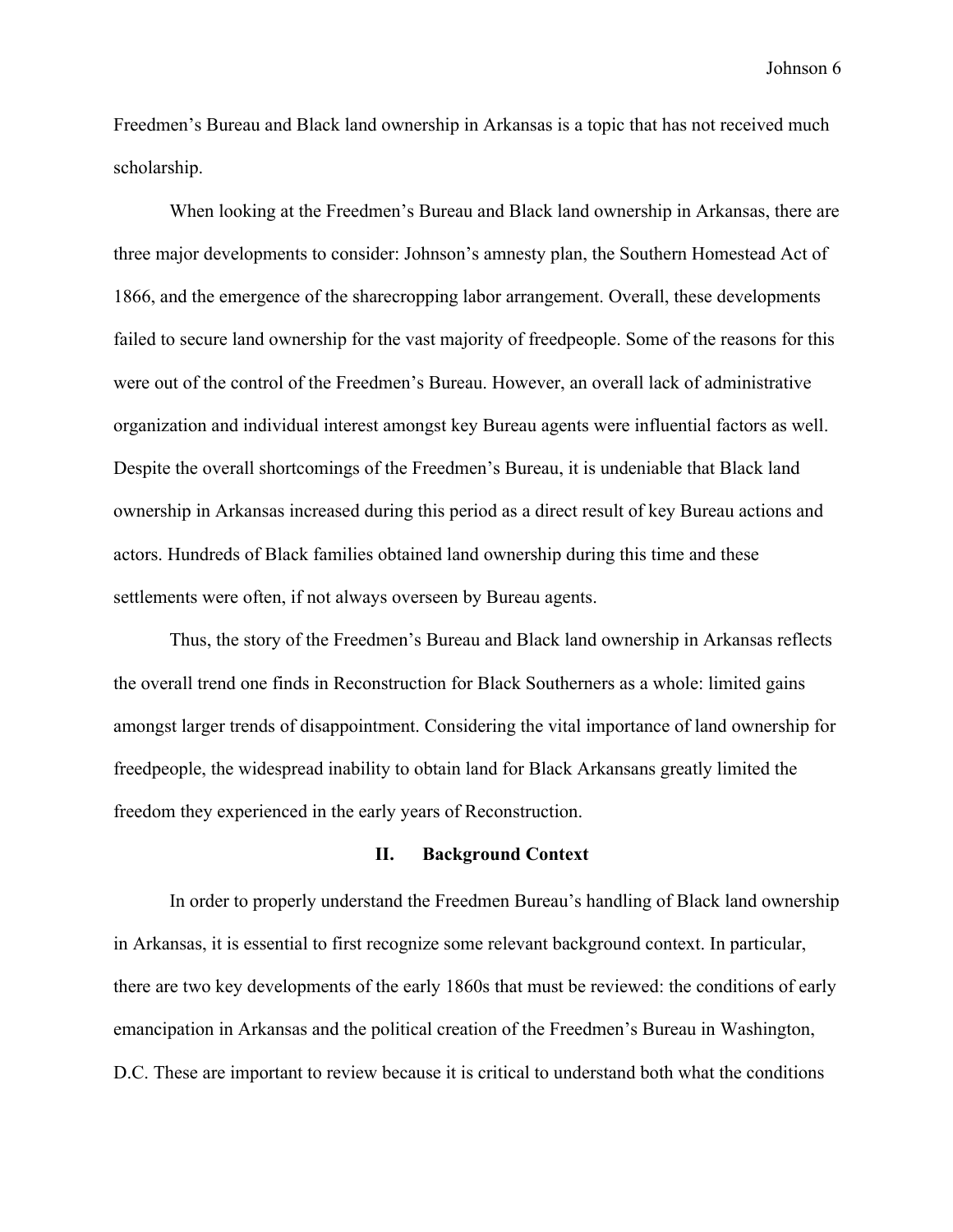for Black Arkansans were at the time the Freedmen's Bureau was created and also what the Freedmen's Bureau was authorized to do. In addition to these two key historical developments, it is also necessary to address the varying expectations for Black land ownership that existing amongst relevant parties during Reconstruction. It would be imprudent to study the topic of Black land ownership during this time without reviewing what prevailing ideas and opinions existed at the time.

#### *Emancipation in Arkansas*

Emancipation in Arkansas consisted of three distinct stages, all of which were overseen by the U.S. army. While this is a role that the army was at times not initially prepared to play, it played it nonetheless. In the first stage of emancipation, the Union army initiated the downfall of the institution in slavery in Arkansas upon its arrival into the state. The second stage lasted from this first moment of emancipation until 1865 when the Freedmen's Bureau was created by Congress. During this second stage, the Union army oversaw Black Arkansans' first steps out of slavery., and A third stage of emancipation and Reconstruction in Arkansas was inaugurated when the Freedmen's Bureau was created in 1865. In this stage, the federal government addressed the social, political, and economic struggles of Black Reconstruction more comprehensively by creating an agency whose sole purpose was to handle these issues.

Before addressing this first stage of emancipation in Arkansas, a brief overview of what slavery in the state looked like on the eve of the Civil War would be beneficial. In 1860, there were 110,000 slaves in Arkansas, which accounted for one quarter of the total state population.<sup>9</sup> As there were only 144 "Free Blacks" in the state at the start of the Civil War, the slave

<sup>9</sup> Kelly Houston Jones, "Emancipation," *Encyclopedia of Arkansas*.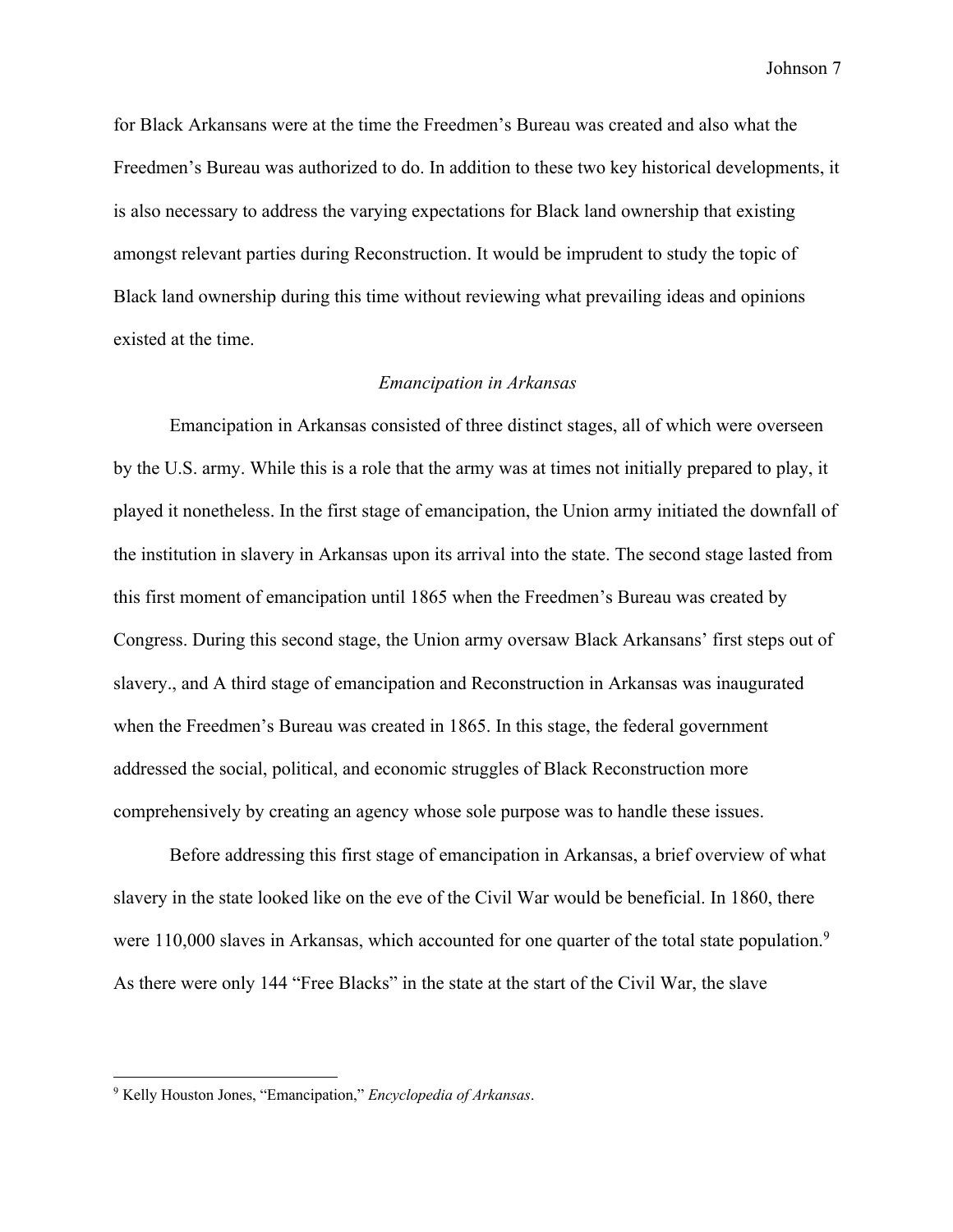population made up practically the entire Black population in Arkansas.<sup>10</sup> The majority of these slaves lived and labored on large cotton plantations in the southern and eastern lowlands of the state. By 1850, 70 percent of the state's slaves lived in this Arkansas Delta region. While most Arkansas slaves lived on plantations in this region, the planter class that owned these large plantations only accounted for 12 percent of Arkansas slaveholders.<sup>11</sup> Over half (51%) of Arkansas slaveholders owned less than five slaves and lived throughout the state in 1860. So, while slavery existed in almost every county and looked differently throughout the state, most Arkansas slaves lived on large plantations in the delta and picked cotton. Cotton had been the main cash crop in Arkansas since it became a state in 1836, and its production was expanding when the Civil War broke out. For Arkansas planters especially, slaves were considered a vital economic necessity for the state's thriving and immensely profitable cotton business.<sup>12</sup>

The first stage of emancipation first began to come to these slaves in early 1862 when Union General Samuel R. Curtis chased a Confederate army out of Missouri and into northwest Arkansas. Curtis and his men were the first Union army presence to enter the state during the Civil War.13 Acting under the authority of the First Confiscation Act of 1861, which authorized "the confiscation of property, including slaves, of anyone found in sympathy and support of the

<sup>10</sup> Ashlie Perry, "Free Blacks," *Encyclopedia of Arkansas*.

<sup>&</sup>lt;sup>11</sup> "Planter" refers to a class of slaveowners that owned twenty or more slaves.

<sup>12</sup> DeBlack, *With Fire and* Sword,1-2; Carl H. Moneyhon, *The Impact of the Civil War and Reconstruction on Arkansas: Persistence in the Midst of Ruin* (Fayetteville: University of Arkansas Press, 2002), 71.

<sup>13</sup> Moneyhon, *Civil War and Reconstruction*, 124.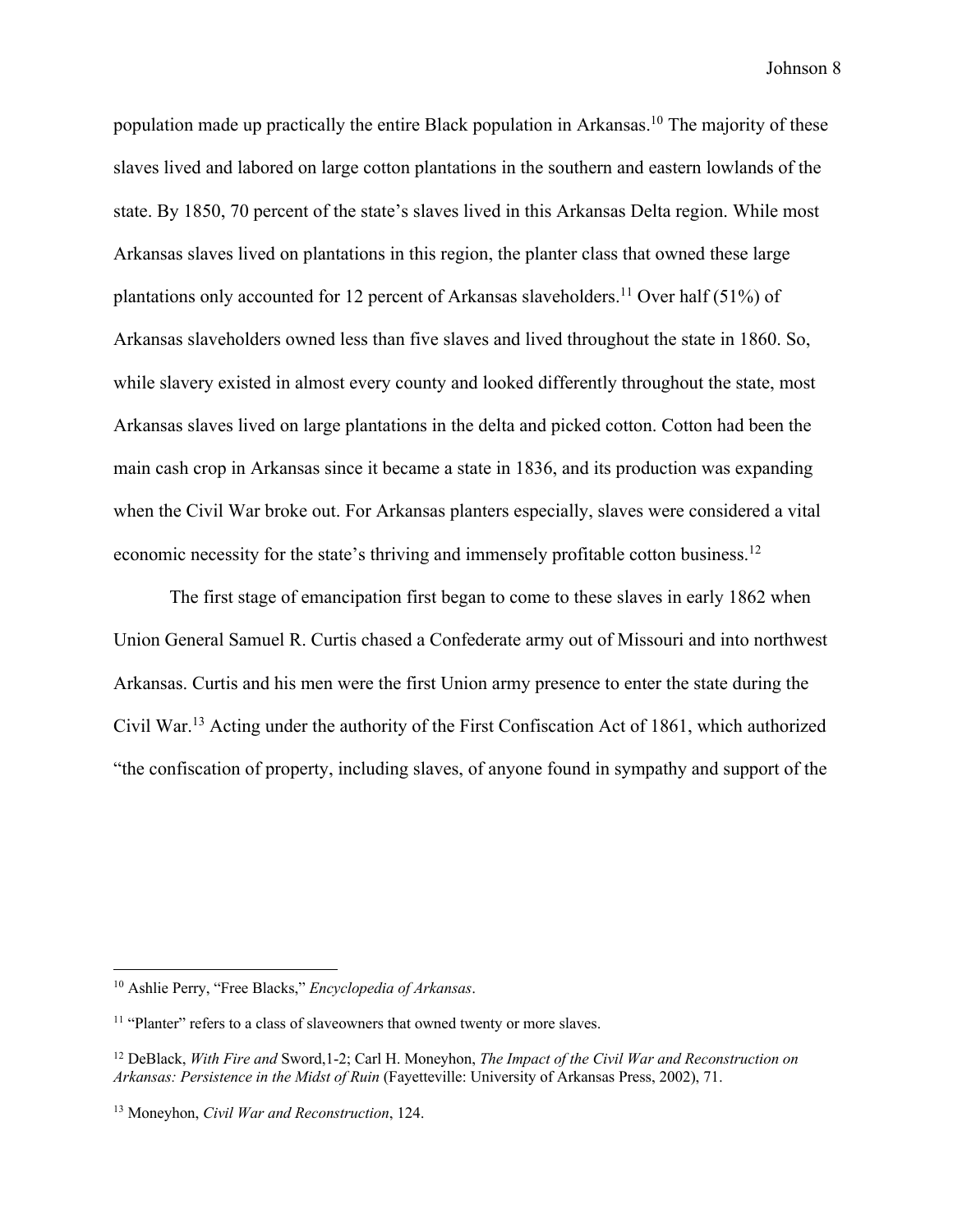rebellion," Curtis began issuing hundreds of "certificates of freedom" to Arkansas slaves.<sup>14</sup> These were the first slaves freed by the Union army during the Civil War in Arkansas.<sup>15</sup>

The Union army continued to act as a liberating force of sorts in Arkansas, as historian Thomas DeBlack notes that, "Throughout the remainder of the war, wherever the Federal army went, the institution of slavery crumbled."<sup>16</sup> The responses of the freed slaves varied. Many stayed on their plantations.<sup>17</sup> Many others fled to Union lines. "Contraband camps" were formed by the army to house these refugee slaves. Refugee slaves initially flocked to eastern Arkansas, but after the Emancipation Proclamation was issued, the number of refugee slaves and contraband camps increased throughout the state.18 The resources available in the contraband camps were vastly inadequate, and conditions were so deplorable that some left to go return to their old plantations. Starvation and disease were rampant. <sup>19</sup>

The second phase of emancipation in Arkansas started in the spring of 1863 with the arrival of Adjunct General Lorenzo Thomas. In this phase, the federal government became more involved with creating policy to address the plight of refugee slaves. <sup>20</sup> Thomas was sent to the

<sup>14</sup> William L. Richter, *American Reconstruction, 1862-1877* (Santa Barbara, Calif.: ABC-CLIO, 1996), 151; Jones, "Emancipation;" Moneyhon, *Civil War and* Reconstruction, 137. The Confiscation Act was meant to apply only to slaves who supported the rebellion and was meant to authorize the Union Army to hold onto these slaves as "contrabands of war." Curtis applied this more liberally in Arkansas and issued "free papers" to practically any slave he came across. Not all Union Army leaders in Arkansas were as enthusiastic or loose with emancipation.

<sup>&</sup>lt;sup>15</sup> The question of when exactly the slaves were freed is a complicated one. One might argue that these first slaves to flee to Union lines were not truly free, as they were still recognized as "contraband" by the Union army. Furthermore, one might point to the Emancipation Proclamation and the 13<sup>th</sup> amendment as the moments when slaves truly became free.

<sup>16</sup> Thomas A. DeBlack, "Civil War through Reconstruction, 1861 through 1874," *Encyclopedia of Arkansas*.

<sup>17</sup> Moneyhon, *Civil War and* Reconstruction, 136.

<sup>18</sup> Ryan Jordan, "Contraband Camps," *Encyclopedia of Arkansas*.

<sup>19</sup> Moneyhon, *Civil War and* Reconstruction, 140.

<sup>20</sup> Carl H. Moneyhon, "From Slave to Free Labor: The Federal Plantation Experiment in Arkansas," *The Arkansas Historical Quarterly* 53, no. 2 (1994), 139.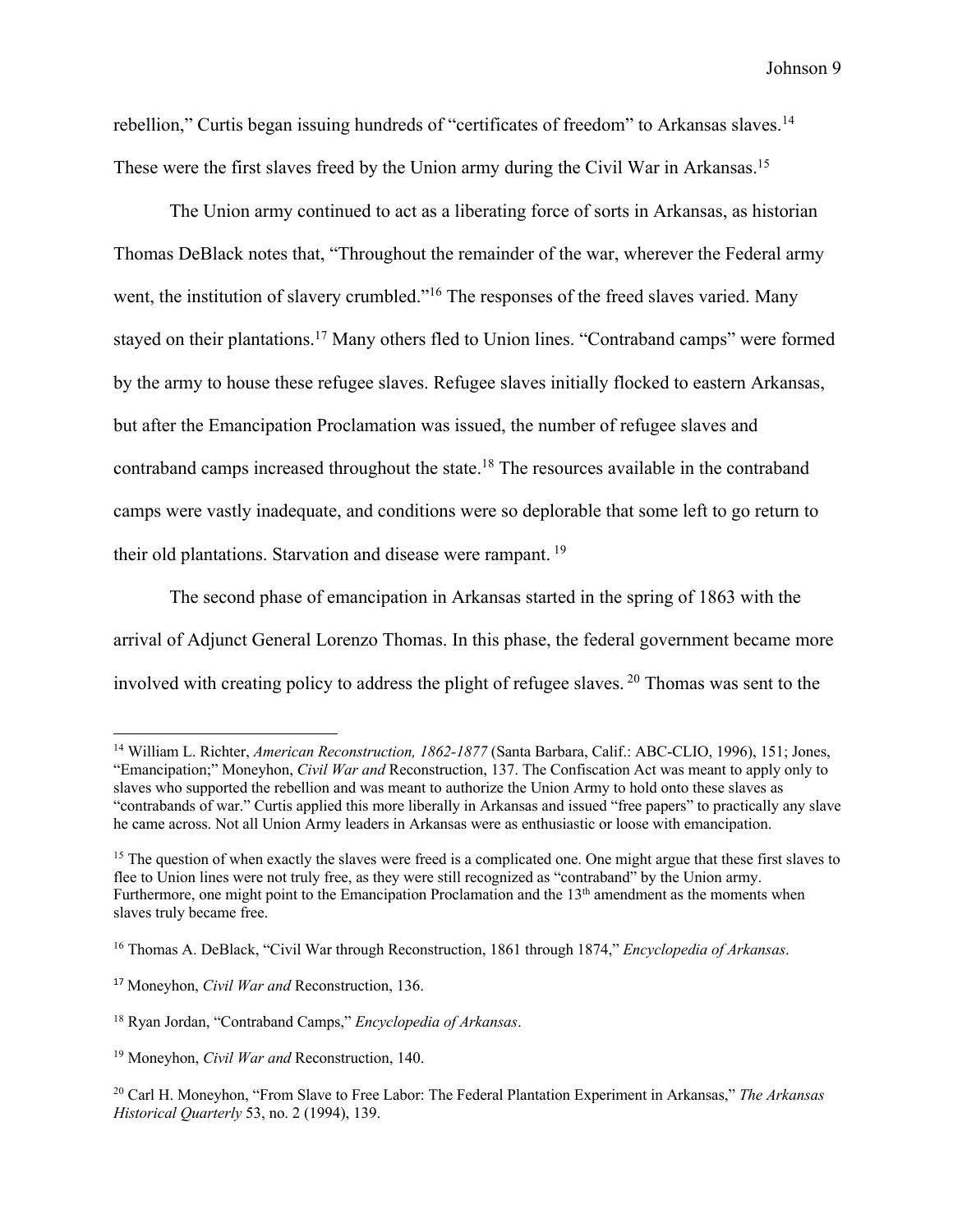Mississippi Valley to recruit Black troops and organize Black labor. Under the guidance of Thomas, 5,500 Black Arkansas enlisted in the Union army and a free labor system of working on leased plantations was developed.21 This leased-plantation program was based off of models already in existence in other states such as Tennessee and Mississippi, where the federal government leased abandoned plantations to eligible applicants (mostly loyal White men from the North) who would then hire Black laborers to work the land.

The leased-plantation system began in 1864 and was the dominant system in function at the time the Freedmen's Bureau was created. Thomas hoped this system would begin to introduce a free labor economy for Black workers, as labor was to be conducted under signed contracts and cash wages were promised to be paid. However, the system that emerged proved disappointing for all parties involved and functionally was not significantly different than slave conditions. Some farms were leased to black farmers, and while they received more autonomy and control over their labor, they also were defrauded and economically abused by creditors.<sup>22</sup> A key impact of the leased-plantation system in Arkansas was that it put Black Arkansans back in the fields picking cotton. In this regard, the federal government's conduct during this period was criticized by some for not immediately distributing the abandoned lands to freedpeople. In a notable editorial that criticized the leased-plantation system, the editor of the New Orleans *Tribune* wrote, "The moment they [the planters] had departed, the government should have taken possession of the lands, divided them out into five acre lots, and distributed them among those persons who had, by dint of daily and long continued toil, created all the wealth of the South."23

<sup>21</sup> Randy Finley, *From Slavery to Uncertain Freedom: The Freedman's Bureau in Arkansas*, *1865-1869* (Fayetteville: University of Arkansas Press, 1996), 2.

<sup>22</sup> Moneyhon, *Civil War and Reconstruction,* 146- 150.

<sup>23</sup> Oubre, 12.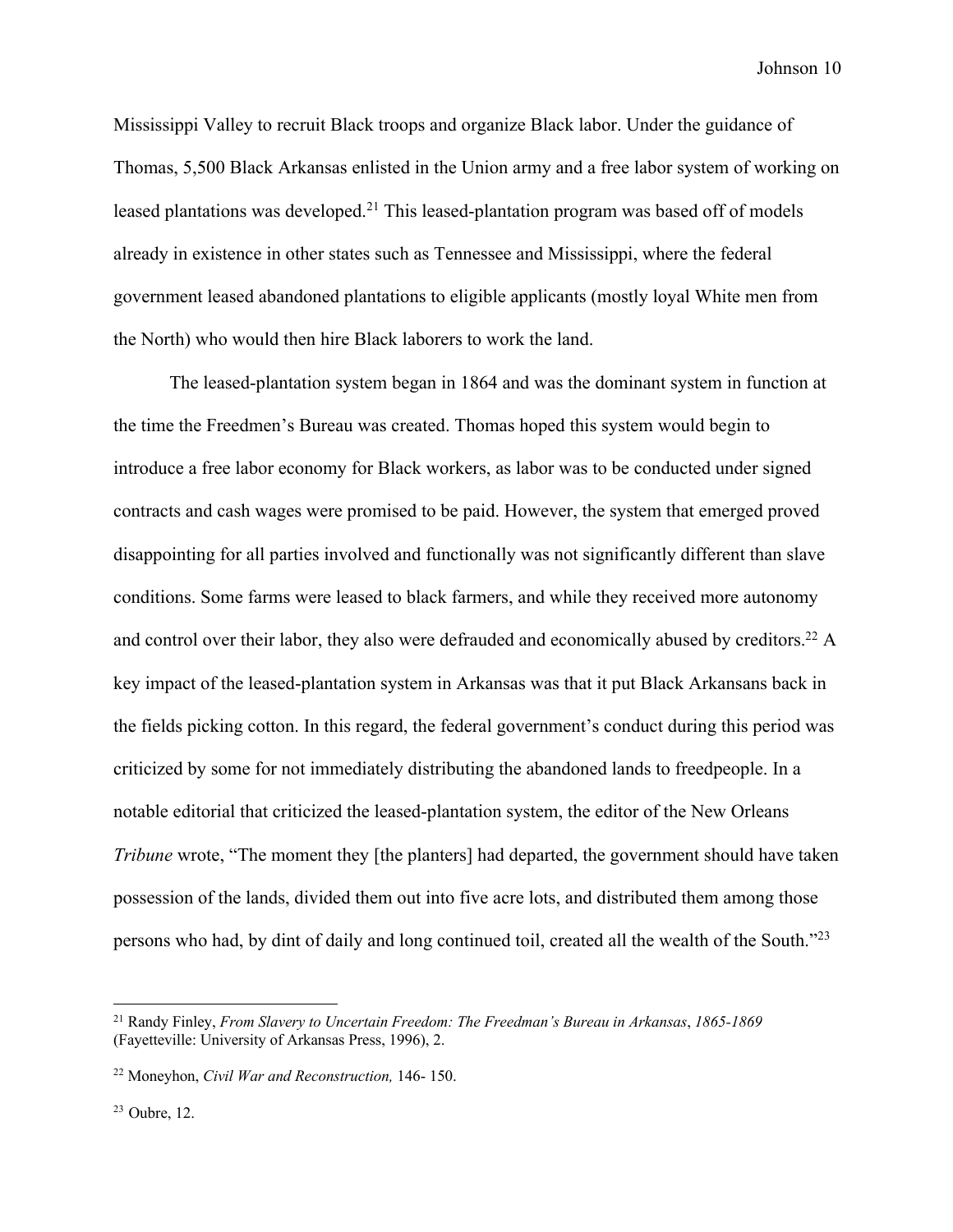As this labor scheme was being implemented, Colonel John B. Eaton Jr. was appointed as General Superintendent of Freedmen for the Department of Tennessee and the State of Arkansas.24 In January 1864, Eaton appointed Major William G. Sargent as superintendent of the freedmen in Arkansas.25 Establishing offices in Little Rock, Helena, Pine Bluff, De Valls Bluff, and Fort Smith, Sargent and freedmen's department effectively served as the precursor to the Freedmen's Bureau in Arkansas. Sargent's freedmen's department quickly became primarily occupied with overseeing the leased plantations system and organizing Black labor. Notably, Sargent created "Home Farms" to provide better care for the thousands of refugee slaves crowded behind Union lines. Those who could not serve in the army or work on leased plantations were forced to work in Contraband camps and Home Farms, often as cooks, hospital attendants, or woodcutters.26 Thus, while a few were leased farms during this period, most Black Arkansans lived either in on leased-plantations, with their former masters, or in temporary housing camps created by the army at the end of the Civil War.

Such were the conditions for most Black Arkansans from 1862-1865. Similar conditions existed throughout the Confederacy at the close of the Civil War. The combination of a devasted Southern economy, little resources available for the newly freed slaves, a determined interest amongst Southern planters to reassert control over their labor force, and no organized government policy, led politicians in D.C. to act.

<sup>24</sup> Moneyhon, "From Slave to Free Labor," 143-144.

<sup>25</sup> Thomas S. Staples, *Reconstruction in Arkansas, 1862-1874* (Gloucester, Mass.: Peter Smith, 1923), 186.

<sup>26</sup> Finley, *From Slavery to Uncertain Freedom*, 3.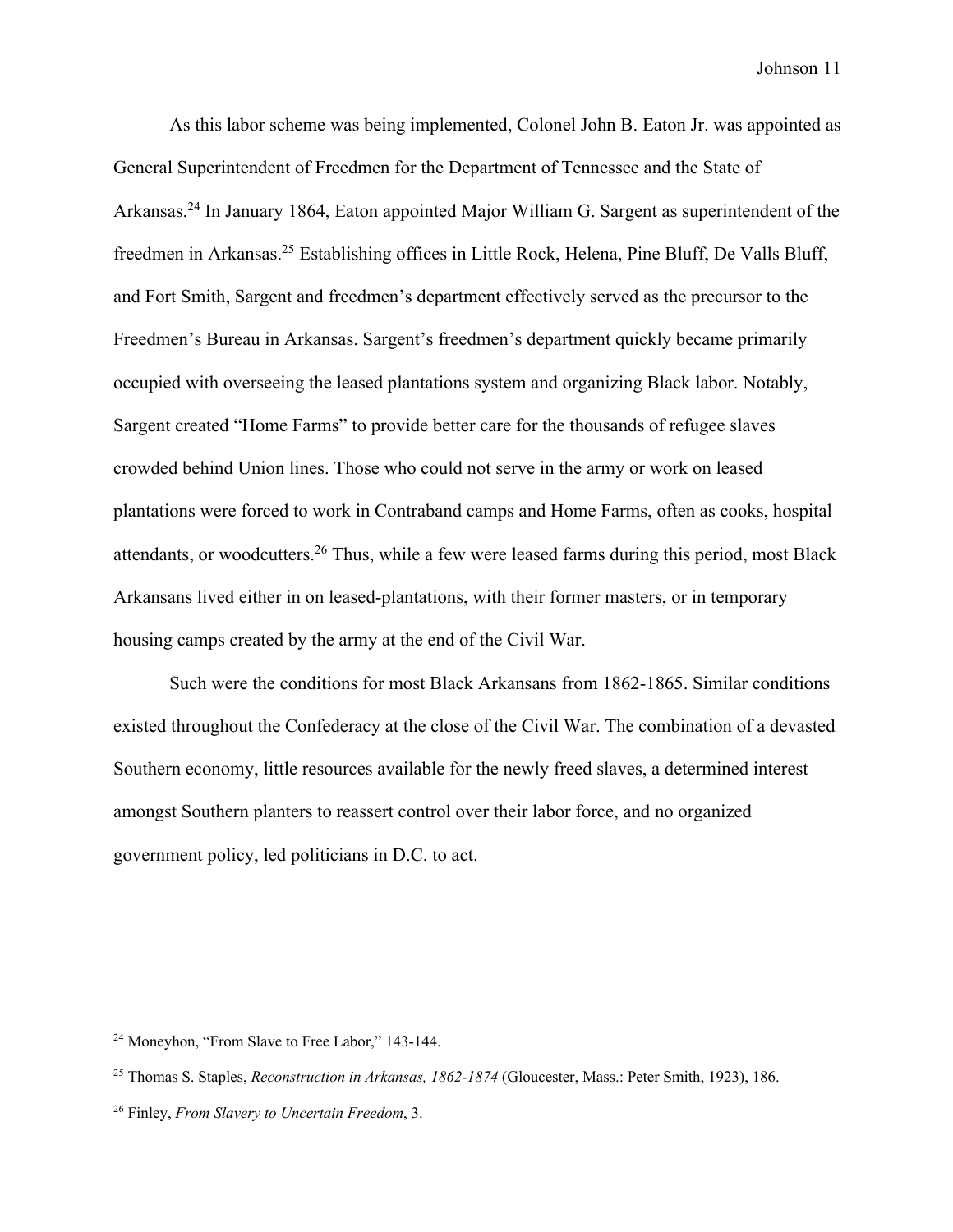## *The Creation of the Freedmen's Bureau*

A Freedmen's Bureau bill was first introduced in 1863 by Congressman T.D. Eliot of Massachusetts. That same year, Secretary of War Edwin Stanton created the American Freedmen's Inquiry Commission and tasked the three-member panel to tour the South and "investigate the plight of the Freedmen."27 During their tour, the commissioners conducted field interviews with military personnel, former slaves, and former slave owners.28 In the commission's final report, published May 1864, the authors wrote:

The sum of our recommendations is this: Offer the freedmen temporary aid and counsel until they become a little accustomed to their new sphere of life; secure to them, by law, their just rights of person and property; relieve them, by a fair and equal administration of justice, from the depressing influence of disgraceful prejudice; above all, guard them against the virtual restoration of slavery in any form, under any pretext, and then let them take care of themselves. If we do this, the future of the African race in this country will be conducive to its prosperity and associated with its well-being. There will be nothing connected with it to excite regret or inspire apprehension.29

On March 3, 1865, the Freedmen's Bureau Act passed by a vote of 21 to 9 in the Senate,

with 22 members abstaining. The House followed soon after with a confirmation vote, and

President Abraham Lincoln signed the bill into law the same day.<sup>30</sup> Just weeks before, on

January 31, Congress had passed the 13<sup>th</sup> amendment, outlawing slavery throughout the country.

Therefore, the Freedmen's Bureau bill can be seen as a supplement meant to aid the slaves that

had just been constitutionally freed.<sup>31</sup> The first sentence of the act reads as such:

<sup>27</sup> Finley, *From Slavery to Uncertain Freedom*, 6.

<sup>&</sup>lt;sup>28</sup> Jeff Strickland, "The American Freedmen's Inquiry Commission, 19th-Century Racial Pseudoscience, and the False Assessment of Black America, 1863–1864," *Society for History in the Federal Government* 11 (2019), 127.

<sup>29</sup> United States War Department, *The War of the Rebellion: A Compilation of the Official Records of the Union and Confederate Armies*, (Washington: Govt. Print Off., 1880-1901), series III, volume III, 382.

<sup>&</sup>lt;sup>30</sup> United States Senate, "Freedmen's Bureau Acts of 1865 and 1866."

 $31$  Congress passed the 13<sup>th</sup> amendment on January 31, 1865, but it was not ratified by the states until December 6, 1865.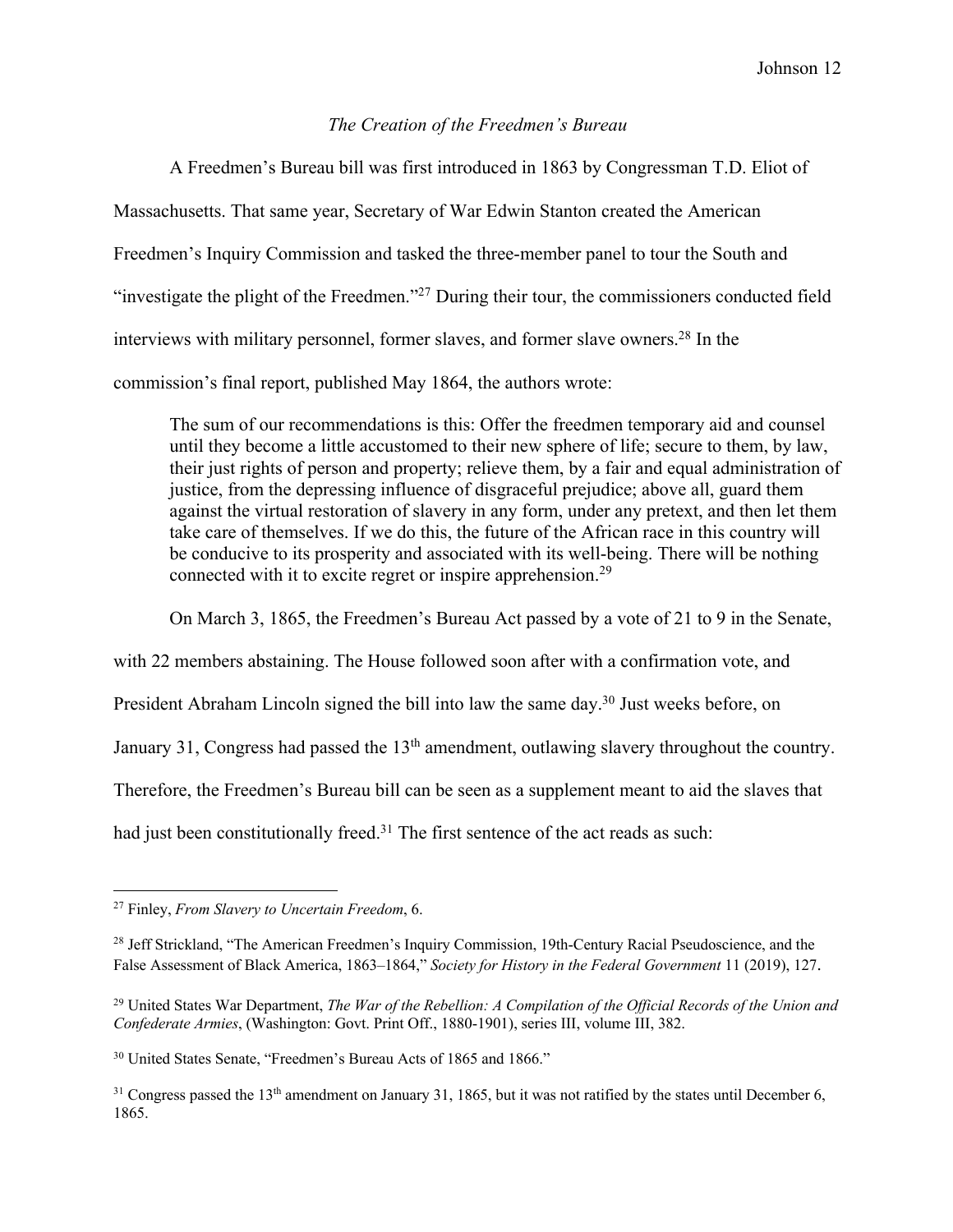There is hereby established in the War Department, to continue during the present war of rebellion, and for one year thereafter, *a bureau of refugees, freedmen, and abandoned lands* [emphasis added], to which shall be committed, as hereinafter provided, the supervision and management of all abandoned lands, and the control of all subjects relating to refugees and freedmen from rebel states.<sup>32</sup>

As this excerpt indicates, the Freedmen's Bureau was originally only authorized to function for one year after the end of the Civil War. In July of 1866, a second Freedmen's Bureau bill was passed which, along with expanding of the Bureau's powers, extended the life of the Bureau for two more years. In July of 1868, two more bills were passed which collectively dictated that "all Bureau operations would be closed down on 1 January 1869 [sic]." This is the date that most Bureau activity ended, including the Bureau in Arkansas.<sup>33</sup>

The Freedmen's Bureau was placed under the control of the War Department, and therefore it was a military agency, comprised of army personnel, and had military chain of command.34 At the top of the Bureau's chain of command was Oliver Otis Howard, who was appointed Bureau Commissioner on May 12, 1865. Howard was a veteran of the Civil War who was commonly known as the "Christian general" due to his strong connections with freedmen's aid societies.35 W.E.B DuBois called Howard a man "with rather too much faith in human nature."<sup>36</sup> The personnel just below Howard on the Burau chain of command were the assistant commissioners. Section 3 of the Freedmen's Bureau Act stipulated that an assistant

<sup>32</sup> United States Congress, Freedmen's Bureau Act, 1865.

<sup>33</sup> Richter, *American Reconstruction*, 177-178. Educational functions of the Bureau continued to operate until 1873.

<sup>34</sup> John Cox and LaWanda Cox, "General O. O. Howard and the 'Misrepresented Bureau," *The Journal of Southern History* 19, no. 4 (1953), 429.

<sup>35</sup> Foner, 142; Staples, *Reconstruction*, 194.

<sup>36</sup> DuBois, "The Freedmen's Bureau."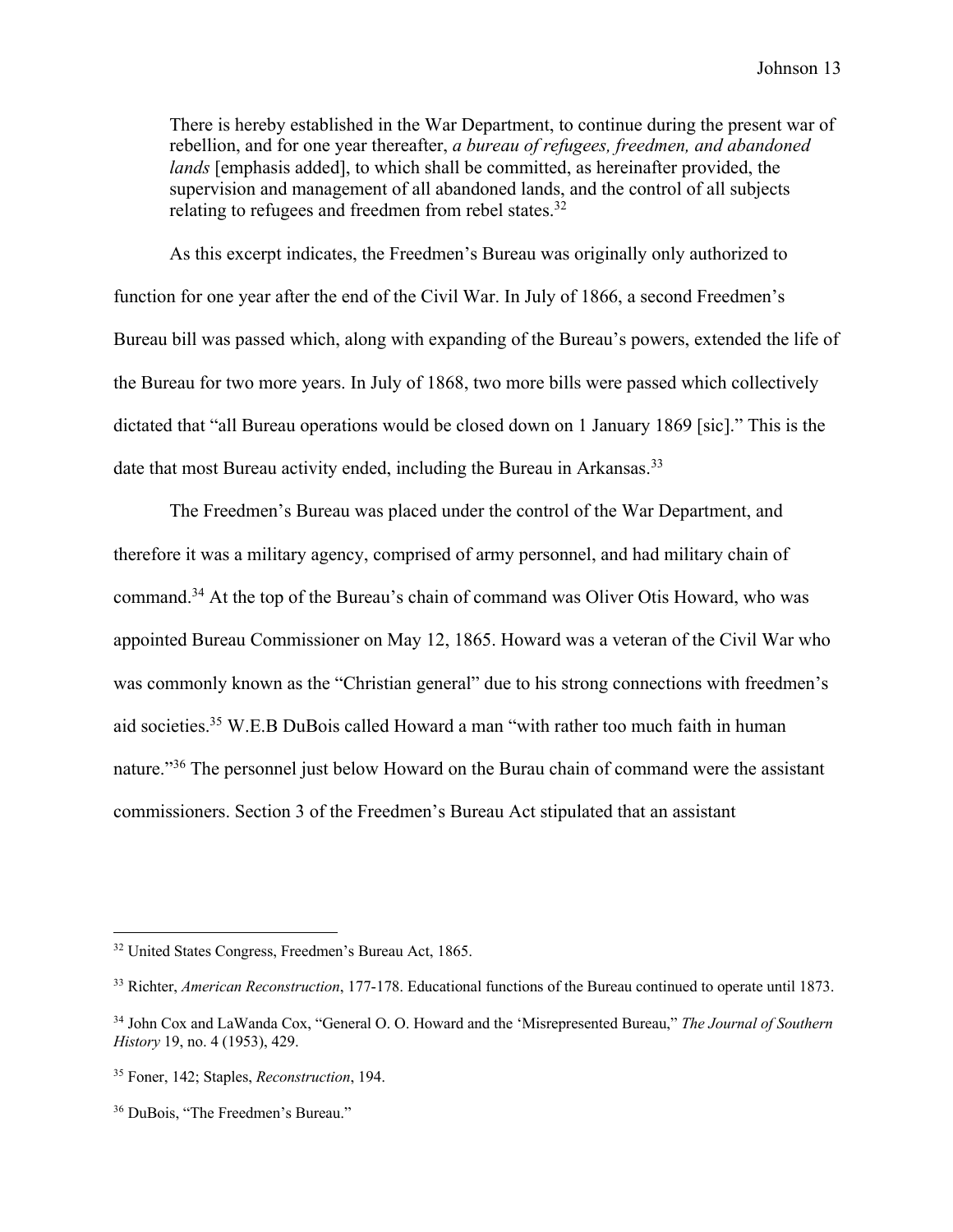commissioner would be assigned to each state to "aid in the execution of the provisions of this act."<sup>37</sup> Assistant commissioners then appointed local Bureau agents in their respective states.

Also notable is that Congress appropriated no money for the Bureau. Revenue was expected to come from the government selling off abandoned lands.<sup>38</sup> Section 4 of the Freedmen's Bureau Act authorized assistant commissioners to rent out parcels "not more than forty acres" of abandoned lands to freedpeople and refugees. After three years, the tenants would be allowed to purchase these tracts of land. Thus, while the original Freedmen's Bureau Act did not give away free land, it did provide a legal route for freedmen to acquire homes from the abandoned lands that fell under the ownership of the Freedmen's Bureau.<sup>39</sup> Historian LaWanda Cox has noted the importance of this bill's position on Black land ownership for the postbellum South:

Implicit in the decision [for the Freedmen's Bureau to have the authority to set apart land for the freed slaves] was the acceptance of the fact that the freedman would not be colonized abroad, as Lincoln and many others less concerned with the Negro's welfare had wished, nor even colonized in designated areas within the home boundaries, but that he should remain a basic economic and social element in his southern homeland.<sup>40</sup>

The life and work of the Freedmen's Bureau was greatly influenced by its relationship with the President. President Abraham Lincoln was killed only a month after the Freedmen's Bureau was created, and thus the future of the Bureau was subject to the attitudes and actions of President Andrew Johnson. In short, Johnson was not a friend to the Bureau. Johnson vetoed the first draft of the second Freedmen Bureau's act in March 1866 and issued a lengthy statement on

<sup>37</sup> United States Congress, Freedmen's Bureau Act, 1865.

<sup>38</sup> DuBois, "The Freedmen's Bureau."

<sup>39</sup> Oubre, *Forty Acres and a Mule*, 21.

<sup>40</sup> LaWanda Cox, "The Promise of Land for the Freedmen," *The Mississippi Valley Historical Review* 45, no. 3 (1958), 413.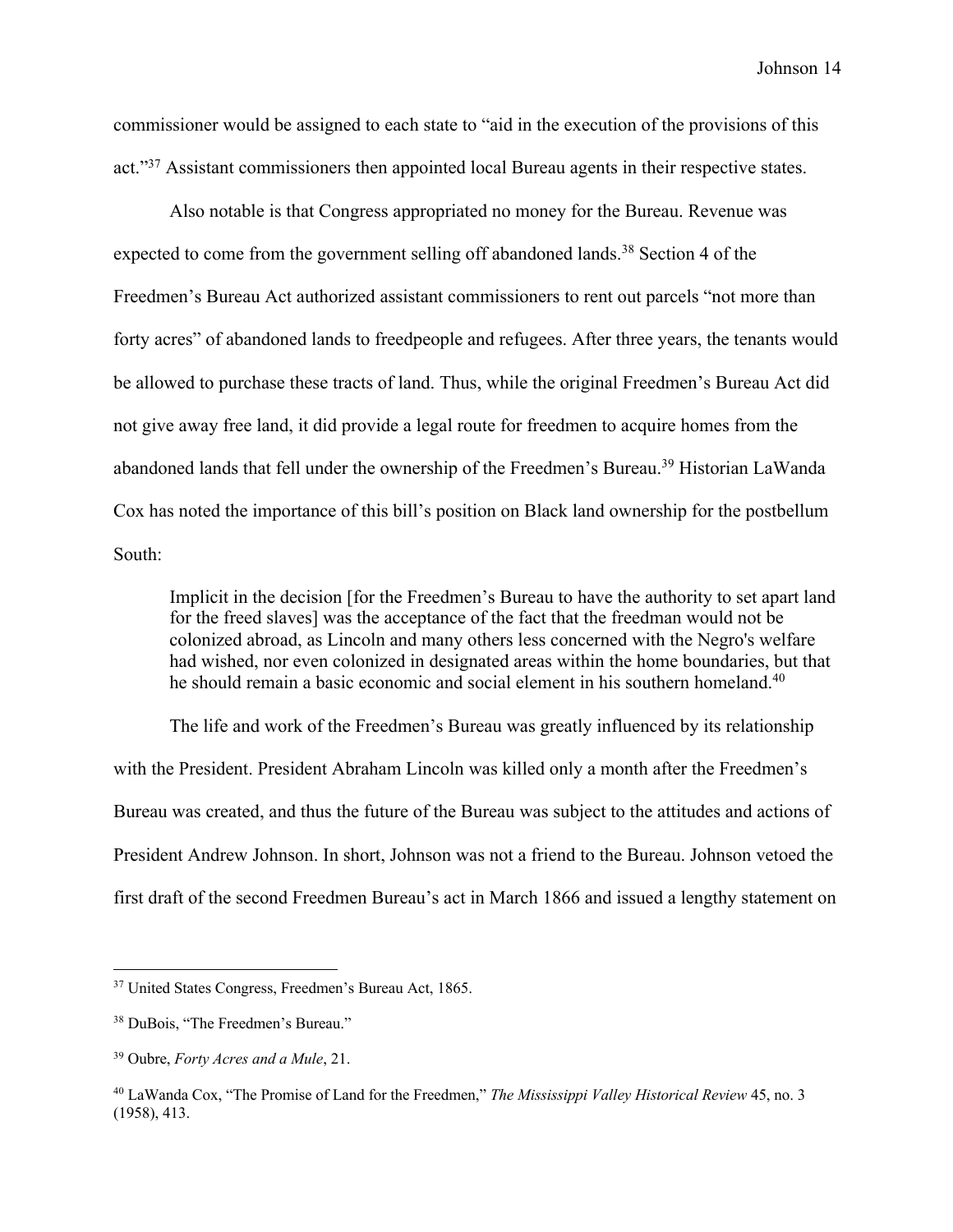why he disapproved of the actions of the Bureau.<sup>41</sup> After Lincoln's death, the Freedmen's Bureau become a subject that divided the President and Congress and this administrative conflict greatly hindered the capability of Bureau workers to achieve their stated goals.

#### *Expectations for Black Land Ownership*

Securing Black land ownership was among the most critical issues that fell under the authority of the Freedmen's Bureau. To many, it was an integral part of the definition of true freedom. Such a desire for land ownership was widespread among the freed slaves in both Arkansas and across the South. In particular, there was a general hope amongst many Black Southerners that the government would use the lands that had been seized during the Civil War for Black homes. This would include breaking up large plantations.

As early as 1862, Lincoln saw to it that thousands of acres of land on the Sea Islands of South Carolina were confiscated and given to (along with other White families) Black families.<sup>42</sup> General William T. Sherman's Special Order No. 15, which designated 400,000 acres of coastal land for "the settlement of the negroes," is a notable example of a wartime measure that did much to perpetuate the "forty acres and a mule" legend.<sup>43</sup> Since the Freedmen's Bureau assumed control of all abandoned and confiscated lands when it was created, if any such land distribution was to take place (at least from the federal government) after the war, it was going to come from the Freedmen's Bureau.

<sup>&</sup>lt;sup>41</sup> In 1866, Congress sent two Freedmen's Bureau bills to Johnson—one in February and one in July. Johnson vetoed both, but the second was overridden by Congress.

<sup>42</sup> Oubre, 8-11.

<sup>&</sup>lt;sup>43</sup> Ibid, 18-19. The "forty acres and a mule" legend refers to the idea that the army would distribute to each freedperson/family a land plot of forty acres and also provide tools and livestock, hence the "mule." No government document ever explicitly included this phrase.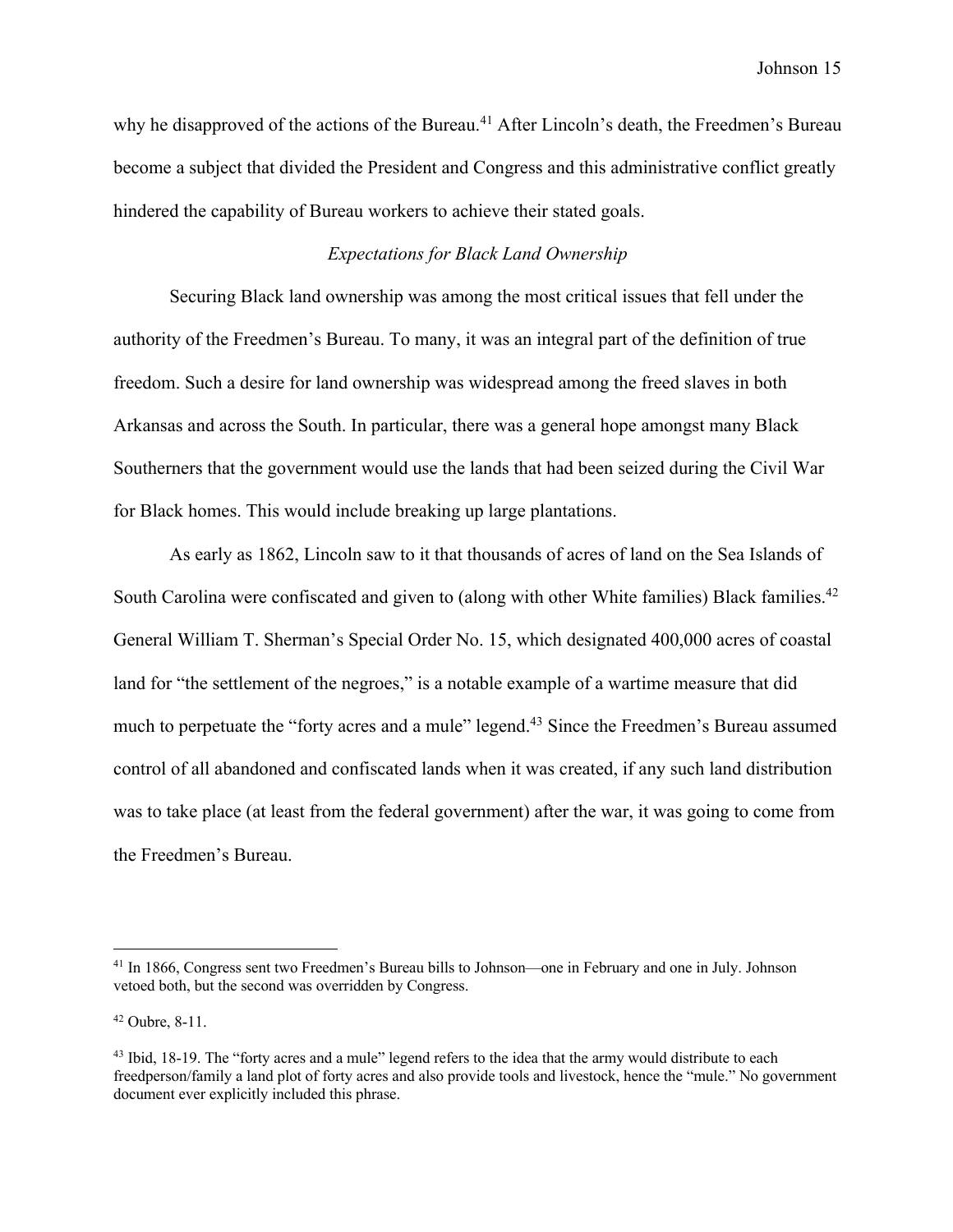Additionally, the prospect of Black Southerners owning their own land was important to the Northern Republican lawmakers who were guiding the policies of the Freedmen's Bureau and Reconstruction at large. For Republicans, the ability for labor to move freely and independently was fundamental to their vision of a New South. Agricultural workers tied to their land would be incompatible with this vision. Black land ownership would be a crucial step in achieving this goal, as it would provide a great deal of economic independence. While most Republicans subscribed to this broad free-labor ideology, there was significant disagreement concerning how this ideology ought to be implemented on the reconstructing South. Therefore, a clearly defined and specific Republican policy concerning Black land ownership policy never existed.44

# **III. The Freedmen's Bureau and Black Land Ownership in Arkansas** *The Freedmen's Bureau in Arkansas*

The Freedmen's Bureau in Arkansas began on June 13, 1865 when Brigadier General John W. Sprague was appointed as the first assistant commissioner for the district of Arkansas and Missouri. In October, this district was restricted to only include the state of Arkansas and the headquarters was moved from St. Louis to Little Rock.<sup>45</sup> Sprague would be the first of three assistant commissioners to lead the Arkansas Freedmen's Bureau during its lifetime. The second assistant commissioner, General Edward Ortho Ord, succeeded Sprague on October 26, 1866, and only served in this position for five months. In March 1867, Congress passed the First Military Reconstruction Act which divided the former Confederacy into five military districts. On March 11, 1867, Ord was appointed commander of the Fourth Military District, comprising

<sup>44</sup> Oubre, 18-19.

 $45$  Staples, 195.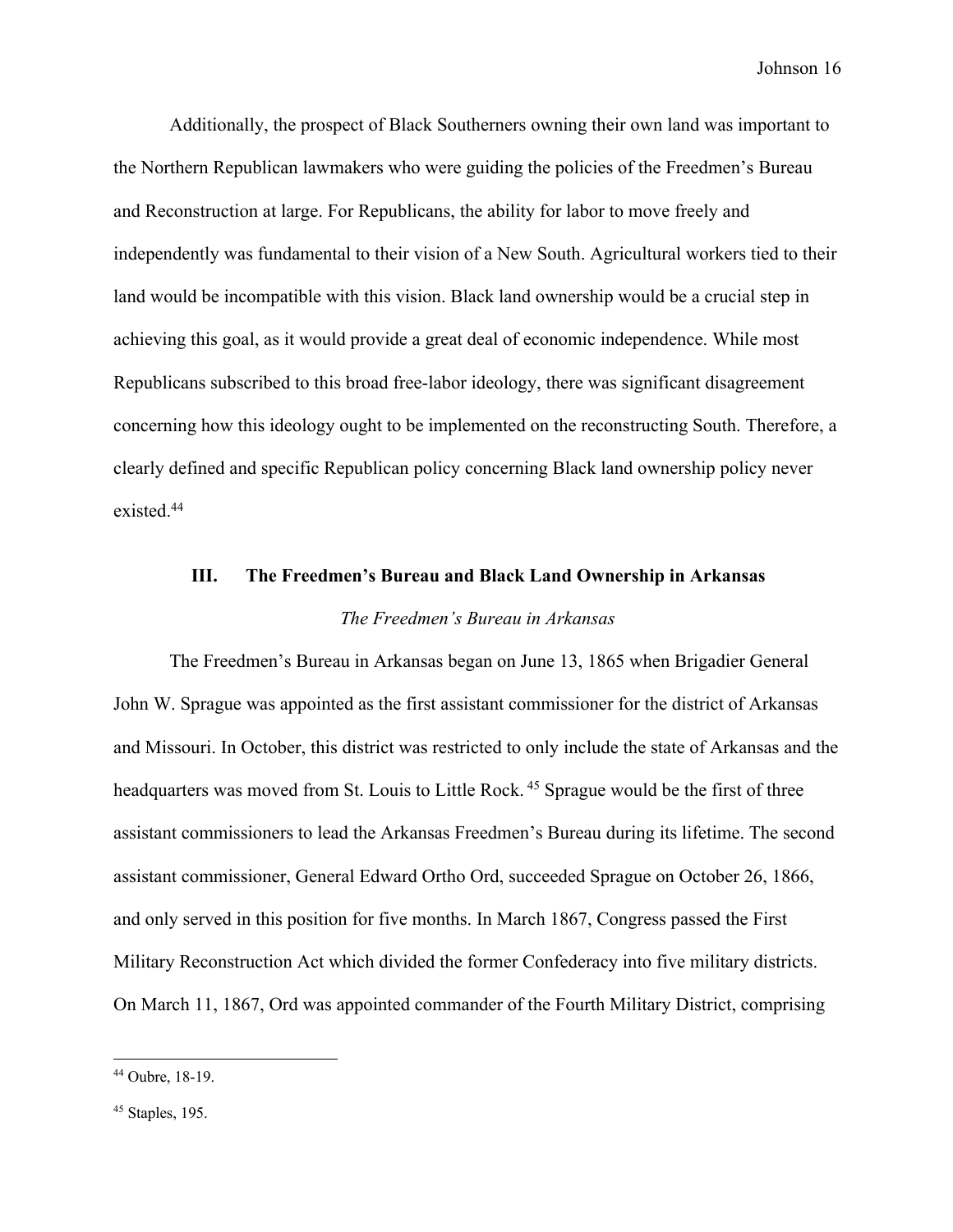the states of Arkansas and Mississippi.<sup>46</sup> With Ord leaving the Bureau, Brevet Major General Charles H. Smith was chosen as his replacement. Smith served as assistant commander until the Bureau ceased its operations in 1869.<sup>47</sup>

Seventy-nine local agents served in the Arkansas Freedmen's Bureau during its existence: thirty-six civilian and forty-three army officers.<sup>48</sup> The Arkansas Bureau had notably more civilian agents than other Southern states. This was due to the fact that Sprague thought that appointing local citizens would lead to better results than outsider army appointments. In a letter, Sprague admitted that this experiment had failed to yield the type of superior results he had hoped for.<sup>49</sup> Agents were assigned to thirty-six locales around the state. Bureau office location was determined by considering the size of the local Black population and proximity to cotton plantations and major rivers. The average Arkansas Bureau agent worked for nine and a half months.<sup>50</sup> Of the non-civilian officers, many came from the North.<sup>51</sup>

When these agents began to establish the Freedmen's Bureau presence in Arkansas, the existing conditions for Black Arkansans were largely unfavorable. First of all, the agents found that slavery had not been entirely eradicated. In Ouachita County, agent Lewis Carhart found "slaves still in bondage." Jacksonport agent William Tisdale insisted that "Slavery is to all intents and purposes just as strong as ever in those sections in which our troops have not

<sup>46</sup> Bernarr Cresap, *Appomattox Commander: The Story of General E.O.C. Ord* (San Diego: A.S. Barnes, 1981), 247.

<sup>47</sup> Randy Finley, "Personnel of the Freedmen's Bureau in Arkansas," in *The Freedmen's Bureau and Reconstruction*, ed. Paul A. Cimbala and Randall M. Miller (New York: Fordham University Press, 1999), 94-97.

<sup>48</sup> DeBlack, *With Fire and Sword*, 152-153.

<sup>49</sup> Bureau of Refugees, Freedmen, and Abandoned Lands (BRFAL), "Reports of Bureau Operations, Monthly and Quarterly Reports of Operations, 1865-1868," *Freedmen's Bureau: Arkansas Assistant Commissioner Records*. Washington, D.C.: National Archives and Records Administration.

<sup>50</sup> DeBlack, *With Fire and Sword,* 153.

<sup>51</sup> Finley, "Personnel in Arkansas," 99.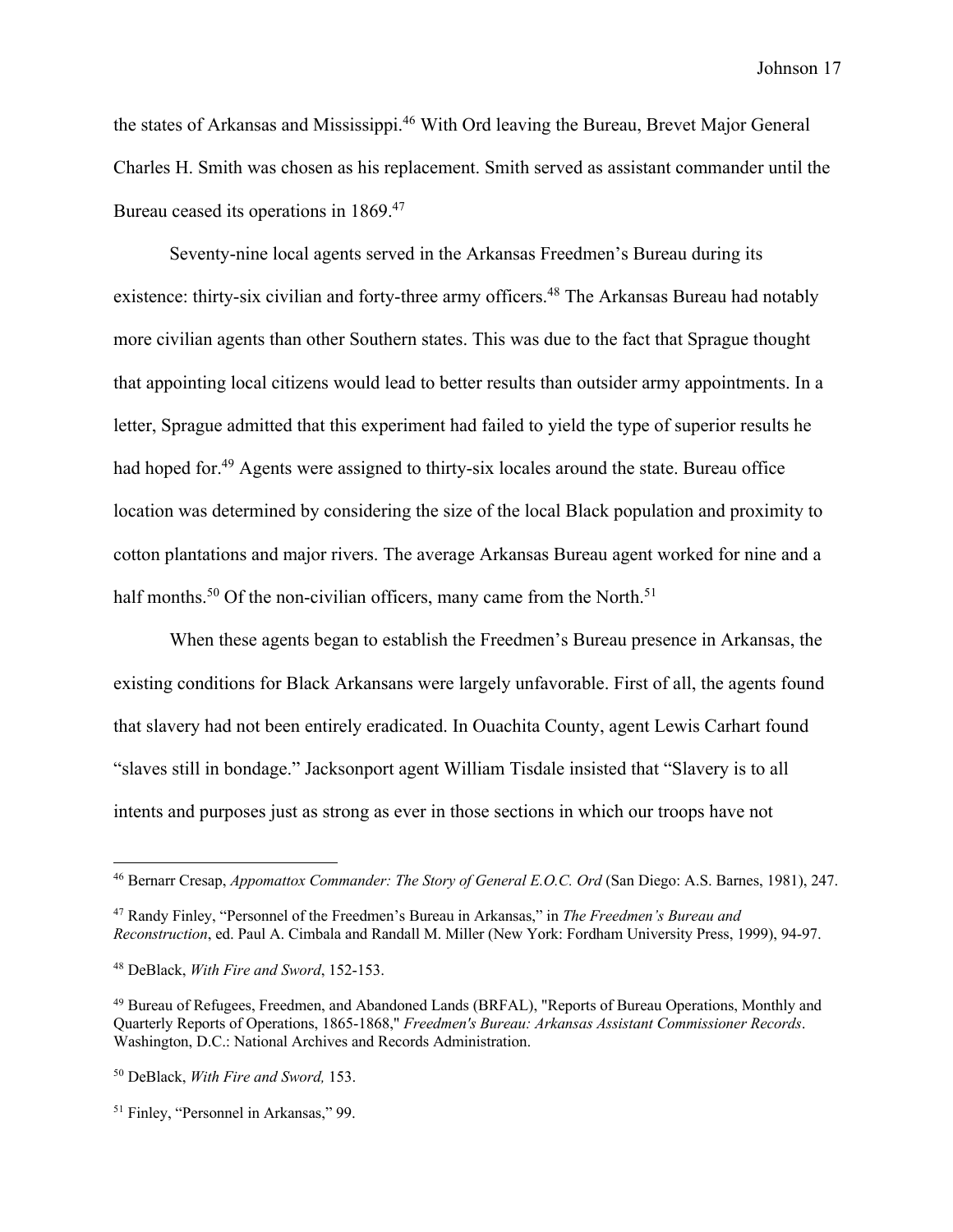penetrated."52 In his first written report to Bureau Commissioner Howard, Sprague expressed the same sentiment as Tisdale.<sup>53</sup> On July 7, 1865, it was necessary for Colonel Charles Bentzoni to issue an order for the District of East Arkansas that reminded planters that "all former slaves have been free since the 1<sup>st</sup> of January, 1863, and where they have been restrained from their liberty, the parties who have employed them since that time will be required to pay them their wages back."54 Bureau agents were still freeing Black Arkansans from slavery throughout 1866 and 1867.<sup>55</sup>

The continued existence of slavery in Arkansas is just one example that speaks to how urgent and complicated social conditions for freedpeople in the state were when the Bureau was establishing itself. It became clear quickly that a strong and widespread army presence would be necessary for the Bureau to effectively make progress on its stated goals. Unfortunately, a shortage of agents is a complaint that would persist throughout the life of the Bureau in Arkansas.<sup>56</sup> In an 1865 letter, Sprague claimed that more agents needed to be stationed in more counties to prevent a complete return to slavery.57 In a March 1867 letter, Assistant Commissioner Ord complained: "I have just ten men to the thousand square miles, and not more than one of these is mounted."58

<sup>52</sup> Finley, *From Slavery to Uncertain Freedom*, *70*.

<sup>53</sup> BRFAL, "Letters and Telegrams Sent, vol. 1-2, June 1865-May 1869," *Freedmen's Bureau: Arkansas Assistant Commissioner Records*. Washington, D.C.: National Archives and Records Administration.

<sup>54</sup> "The Contrabands in Arkansas," *The New York Times* (July 21, 1865).

<sup>55</sup> Finley, *From Slavery to Uncertain Freedom*, 79.

 $56$  Ibid.

<sup>57</sup> BRFAL, "Letters Sent."

<sup>58</sup> Moneyhon, *Civil War and Reconstruction*, *218*.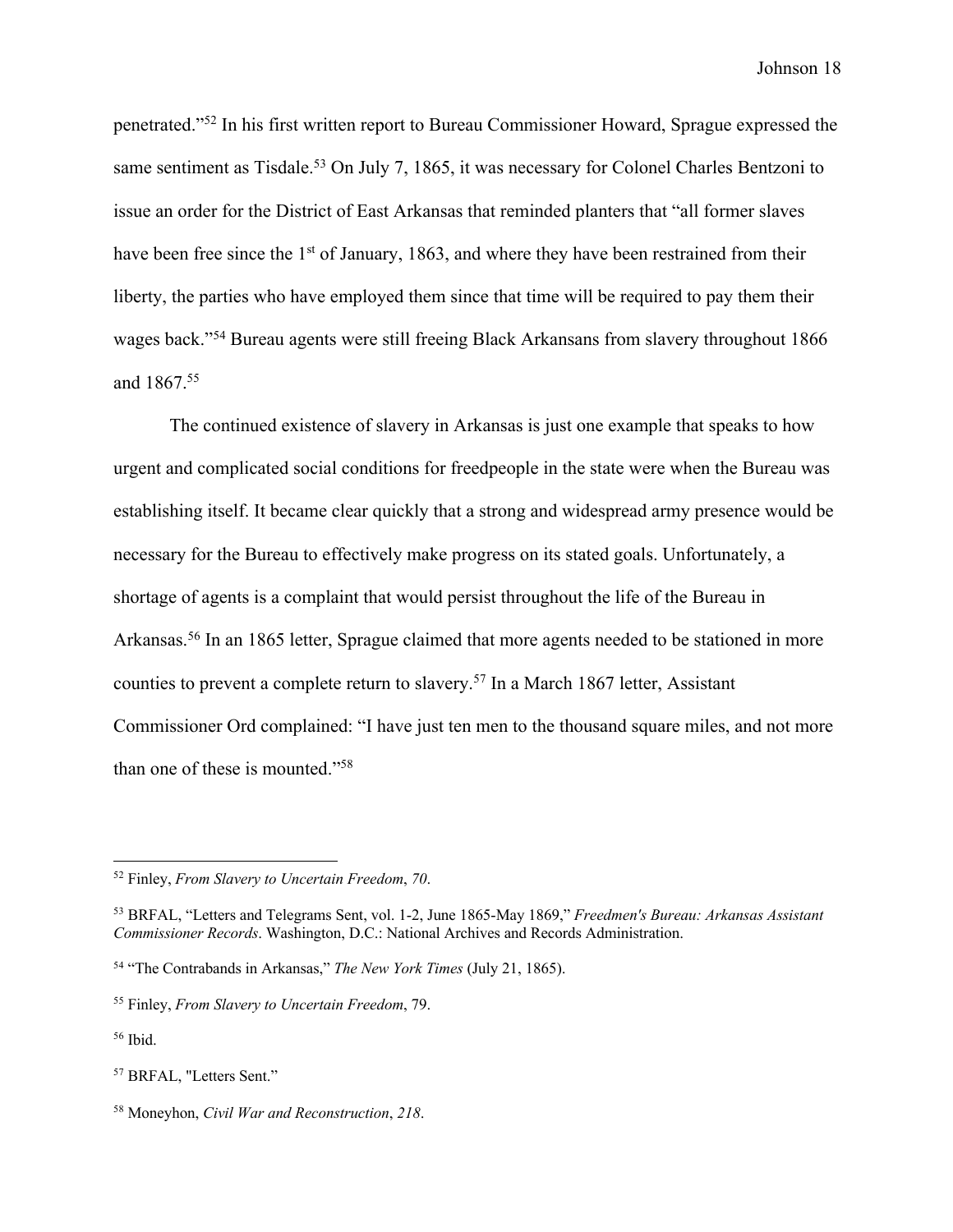The particular attitudes held by Bureau agents in Arkansas concerning proper Reconstruction policy were diverse. In general, there were two dominant views, which applied to army officials across the country. The first view was that a major Reconstruction of Southern society was necessary and desirable. Bureau Commissioner Howard was a proponent for this view, which sought to restructure Southern society in order to empower and uplift Black Southerners. Black land ownership was an important goal of this first view. The second view was much less ambitious and much more popular. Most in the army saw Reconstruction "primarily as a problem of management."<sup>59</sup> After ensuring that slavery had been abolished, returning Black workers to the plantation fields quickly under new labor contracts was the more common view amongst army officials.<sup>60</sup>

Therefore, some Freedmen's Bureau agents in Arkansas fought hard for Black land ownership, while others not so much. For Black Arkansans, the willingness and interest of the local agent to be an effective advocate was a critically important factor in determining the success of Black Arkansans seeking land ownership. In light of this, one can see how "the success or failure of the Freedmen's Bureau in Arkansas was determined largely by the mindset and actions of the [sic] local agents."61

<sup>59</sup> Miller, xxiii.

 $60$  Ibid.

<sup>61</sup> Whayne, Jeannie M, Thomas A DeBlack, George Sabo, and Morris S Arnold. *Arkansas: A Narrative History* (version Second edition.). Second ed. (Fayetteville: University of Arkansas Press, 2013).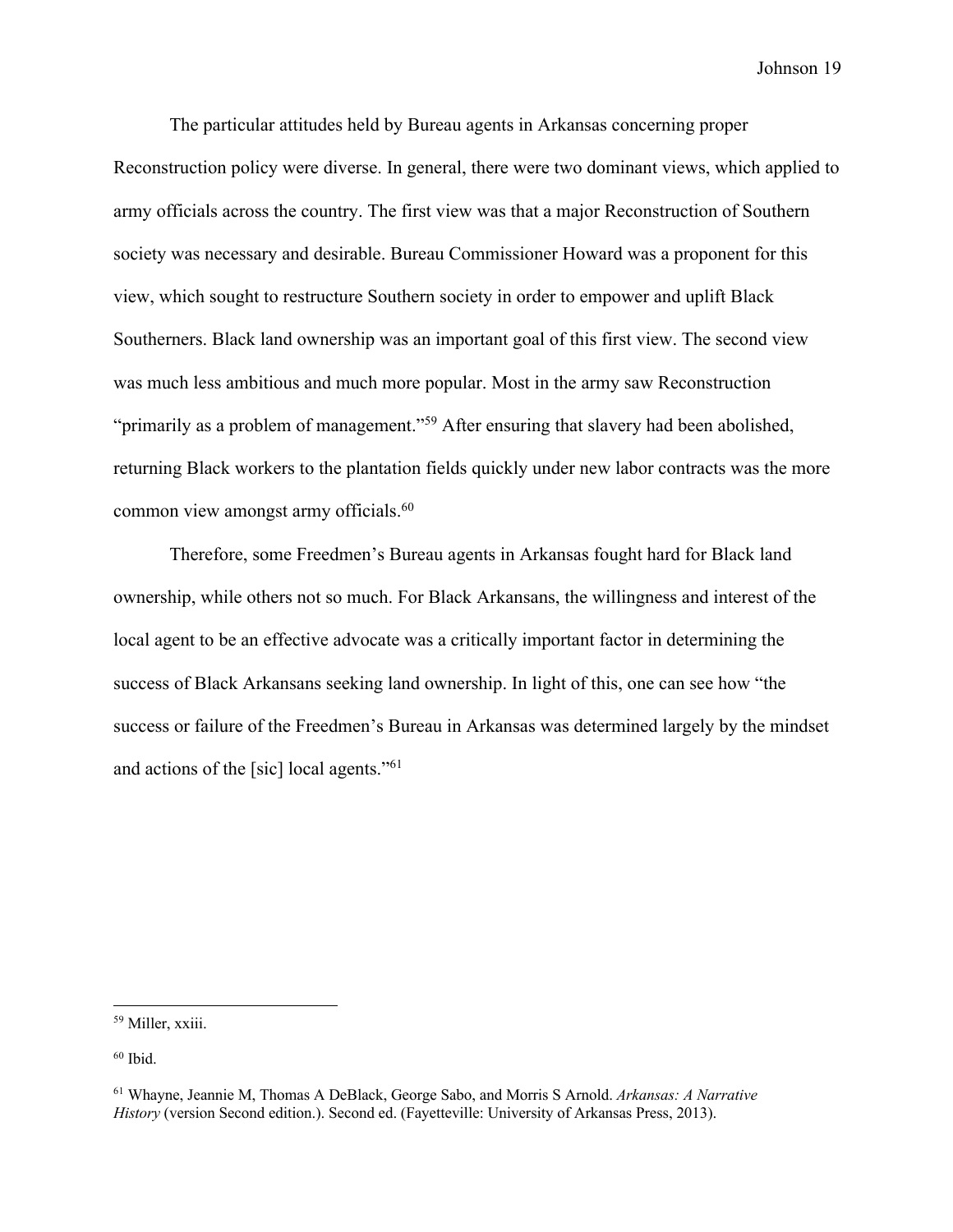### *Johnson's Amnesty Plan*

As stated earlier, the initial land policy of the Freedmen's Bureau was to see that the abandoned lands under their control were set aside for the use and settlement of freedpeople.<sup>62</sup> However, the Bureau's legal claim to these lands was seriously complicated on May 29, 1865 when President Johnson issued his "Proclamation of Amnesty and Reconstruction." Johnson issued this just seventeen days after Howard was appointed Bureau Commissioner. In this proclamation, Johnson pardoned "all persons who have, directly or indirectly, participated in the existing rebellion, except as hereinafter excepted, amnesty and pardon, *with restoration of all rights of property* [emphasis added]," as long as these persons took an oath of loyalty.<sup>63</sup> The restoration provision in this proclamation meant that many abandoned lands would be removed from the Bureau's control and returned to their pre-war owners.

Johnson included fourteen exceptions to this blanket amnesty proclamation for ex-Co federates, but individuals who fell into these categories were allowed to petition Johnson personally for a direct pardon. The thirteenth enumerated exception excluded all ex-Confederates with taxable property valued over \$20,000 from the presidential pardon. Forty-eight planters in Arkansas who fell under Exception 13 sent petitions to Johnson to restore the rights to their land. Johnson pardoned all forty-eight.<sup>64</sup>

 $62$  Staples, 199-200. The Freedmen's Bureau technically had legal control over three types of land: abandoned, confiscated, and captured Confederate property. Abandoned lands were defined as those where the owner was voluntarily absent and engaged in the Rebellion. Confiscated lands referred to land taken by the Union army under the two Confiscation Acts passed by Congress in 1861 and 1862, respectively. As historian Thomas Staples has noted, since "the Confederacy owned no real estate in Arkansas, the only hope of the bureau officials lay in abandoned or confiscated real estate which had belonged to individuals."

<sup>63</sup> Andrew Johnson, "Proclamation of Amnesty and Reconstruction," May 29, 1865.

<sup>64</sup> Richard B. McCaslin, "Reconstructing a Frontier Oligarchy: Andrew Johnson's Amnesty Proclamation and Arkansas," *The Arkansas Historical Quarterly* 49, no. 4 (1990), 323-324.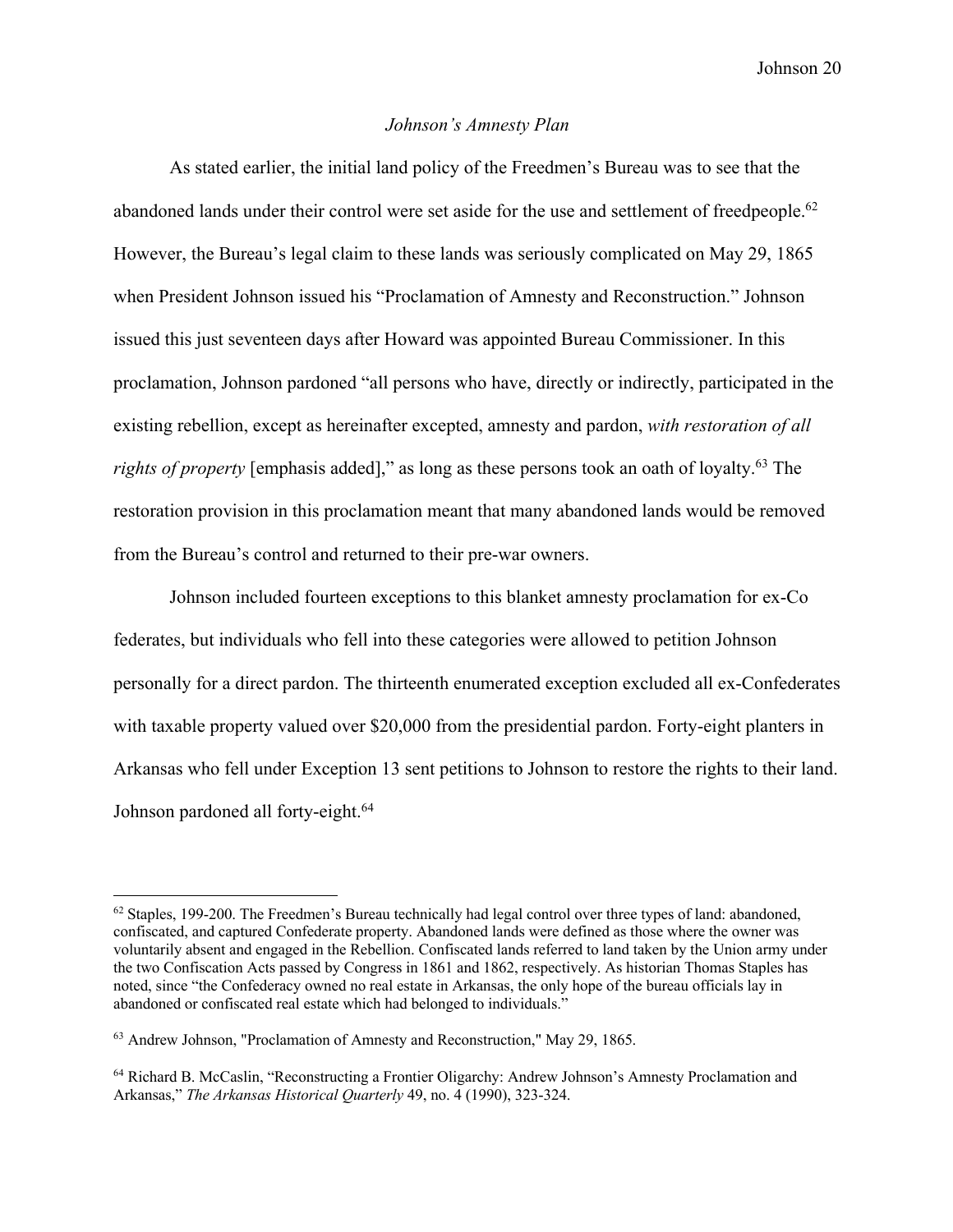One of these pardoned men was Elisha Washington. Washington was a planter in Chicot County and, with 12,000 acres of land and 543 slaves before the war, was the largest slaveowner in the state and one of the largest in the entire South. After the war, Washington received a personal pardon from Johnson and was restored ownership of his four plantations. During this process, Walker and even retained much of his antebellum labor force. <sup>65</sup>

Another major planter in Arkansas who received a personal pardon was David Walker. Before the war, Walker was a prominent lawyer and political figure in northwestern Arkansas. In 1860, Walker owned twenty-three slaves and a thousand-acre farm outside of Fayetteville. Despite his initial unionist sympathies, Walker became the president of the Arkansas Secession Convention and, at its second gathering in May 1861, supported secession. After the convention, Walker returned to his farm in Fayetteville and remained there until 1862. Due to the entrance of the Union army into the state and Lincoln's Emancipation Proclamation, Walker fled his farm and made his way to Lewisburg. On May 1, 1863, he accepted a commission as Colonel of the Cavalry and Judge of the Military Court in the Confederate Army. In a diary entry written that same month, Walker reflected on the current state of the rebellion and his standing within it:

Whatever may have been the policy of the Federal Government at the outset, there can *now* be no doubt but that it is its fixed and settled purpose to free the negroes and to settle them permanently in the slave holding states…they will proceed to arrest, imprison, try and execute the prominent and true men of the South and to confiscate their property…Our cotton fields are to be cultivated by free negro labor [sic] under the superintendence of abolition landlords or their agents, for the exclusive use of the Northern manufacturers.66

<sup>65</sup> DeBlack, *With Fire and Sword*, 157; McCaslin, 324.

<sup>66</sup> George H. Thompson, *Arkansas and Reconstruction: The Influence of Geography, Economics, and Personality* (Port Washington, N.Y.: Kennikat Press, 1976), 52-53.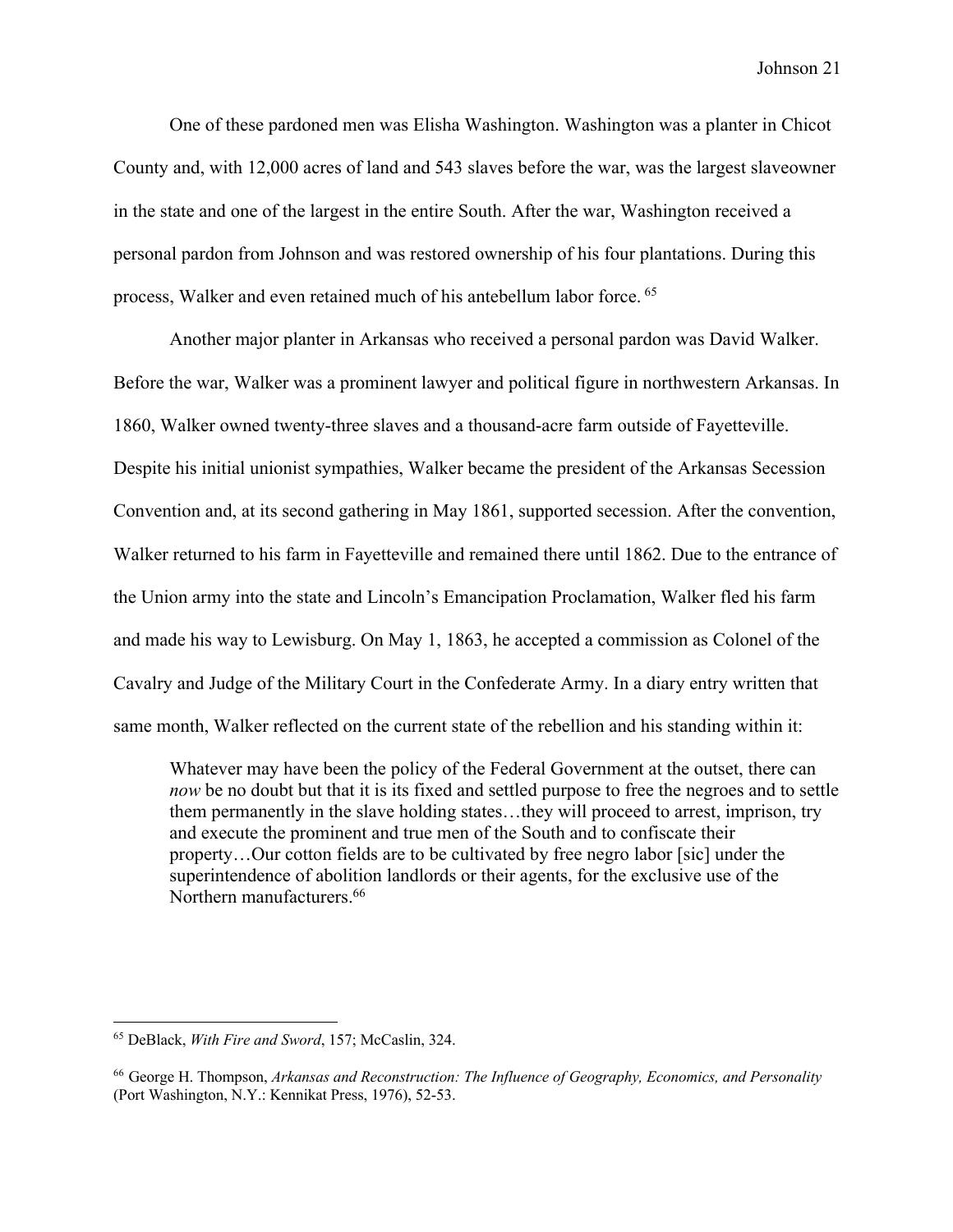At the end of the war, Walker fled Arkansas (fearing arrest) and relocated to Texas. On September 15, 1865, Walker submitted a petition to Johnson and received an unqualified pardon a month later. Walker thus returned to Fayetteville and restored ownership of his farm. In 1866, Walker was elected Chief Justice of the Arkansas Supreme Court.<sup>67</sup>

This process of land restoration did not go unchallenged by the Freedmen's Bureau. Two months after Johnson's amnesty proclamation, Bureau Commissioner Howard issued Circular 13, which stated that all abandoned and confiscated lands under the control of the Bureau were to be "set apart for the use of loyal refugees and freedmen."68 This essentially restated what the initial Freedmen's Bureau act had dictated. However, in the wake of Johnson's amnesty proclamation, this reminder appeared to directly violate the existing policy of the President. Howard addressed this in Section 6 of the circular: "The pardon of the President will not be understood to extend to the surrender of abandoned or confiscated property which by law has been "set apart for Refugees and Freedmen."69

In this circular, Howard was attempting to interpret Johnson's amnesty policy in such a way that would allow the Bureau to maintain control over the land it owned at the time.<sup>70</sup> Howard had not consulted Johnson before issuing this circular and thus was attempting to challenge the land restoration policy of Johnson's amnesty plan. Unsurprisingly, Johnson ordered that Circular 13 be withdrawn within weeks.<sup>71</sup> Howard complied by issuing Circular 15

 $69$  Ibid.

 $67$  Thompson, 51-56

<sup>68</sup> BRFAL, "Printed Circulars and Circular Letters," *Freedmen's Bureau: Arkansas Assistant Commissioner Records*. Washington, D.C.: National Archives and Records Administration.

<sup>70</sup> Hans L. Trefousse, "Andrew Johnson and the Freedmen's Bureau," in *The Freedmen's Bureau and Reconstruction*, ed. Paul A. Cimbala and Randall M. Miller (New York: Fordham University Press, 1999), 32-33.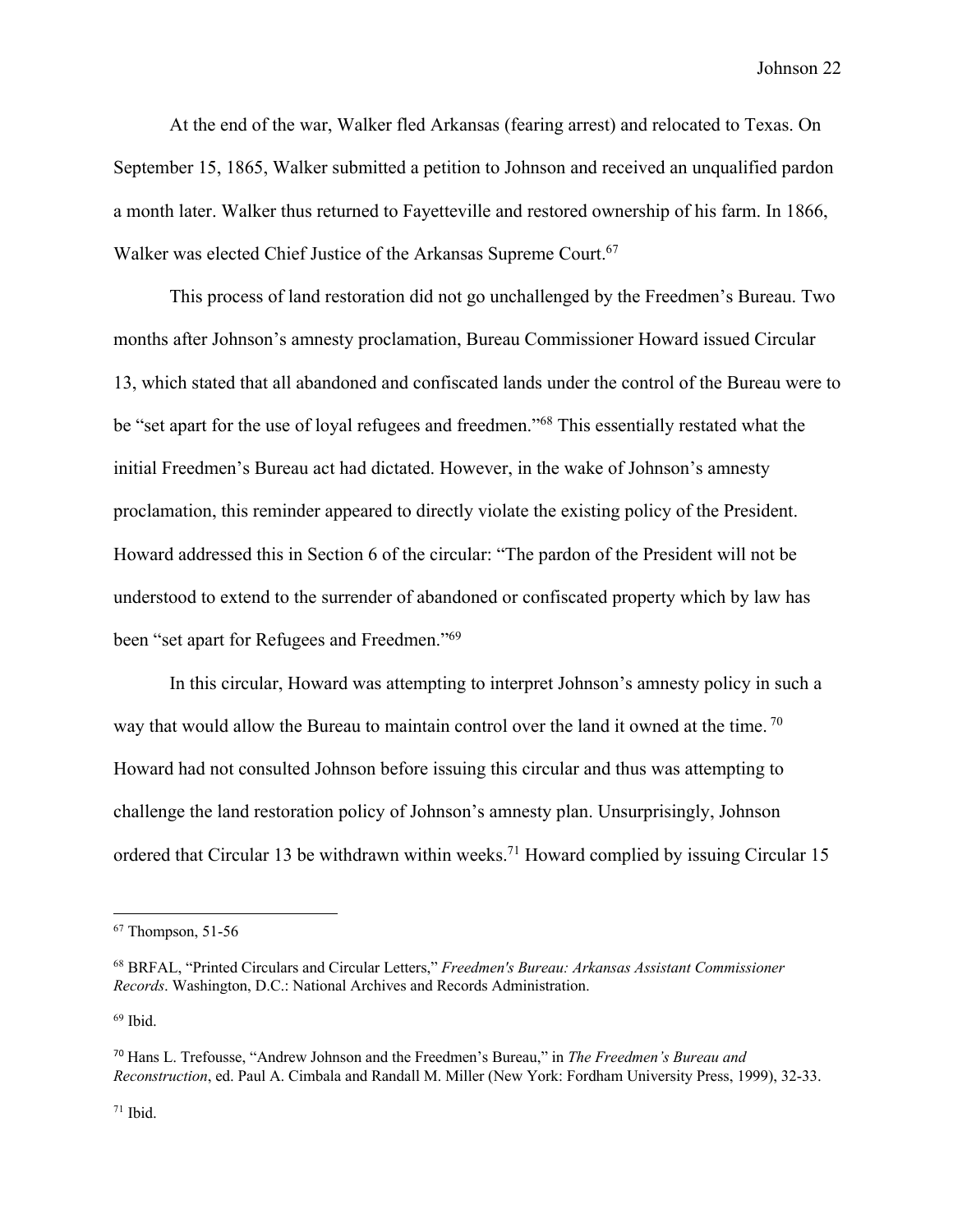on September 12, 1865, which began by rescinding Circular 13. Section 14 of Circular 15 dictated that "Abandoned Lands held by this Bureau may be restored to owners pardoned by the President." Additionally, Circular 15 stipulated the conditions under which Bureau agents would properly restore lands. An application for land restoration must include (1) a presidential pardon or oath of amnesty, and (2) proof of title.

Under these conditions, in tandem with Johnson's amnesty declaration, Freedmen's Bureau agents in Arkansas set about restoring land to antebellum owners. Most confiscated and abandoned lands not being used by the government were restored quickly.<sup>72</sup> In an 1866 report, Sprague stated that 105 dwellings and 96, 443 acres of land had been restored to the prewar owners.73

In the cases where Freedmen had established themselves on abandoned lands in Arkansas, responses varied. In the case of Confederate General Gideon J. Pillow's plantation in Phillips County, Bureau officials saw to it that his land was restored and that the Black laborers who had been residing there were removed from the property, all by the fall of 1865.<sup>74</sup> Sprague reported that many "aged and helpless [were] driven from their homes."75 Ultimately, Johnson's amnesty plan and his intervention in Bureau policy returned most nearly all abandoned and confiscated plantations back to their original owners and largely squashed any hopes for largescale land distribution in Arkansas.

<sup>72</sup> Moneyhon, *Civil War and Reconstruction,* 222-223.

<sup>73</sup> Ibid, 212.

<sup>74</sup> Ibid, 223.

<sup>75</sup> BRFAL, "Letters Sent."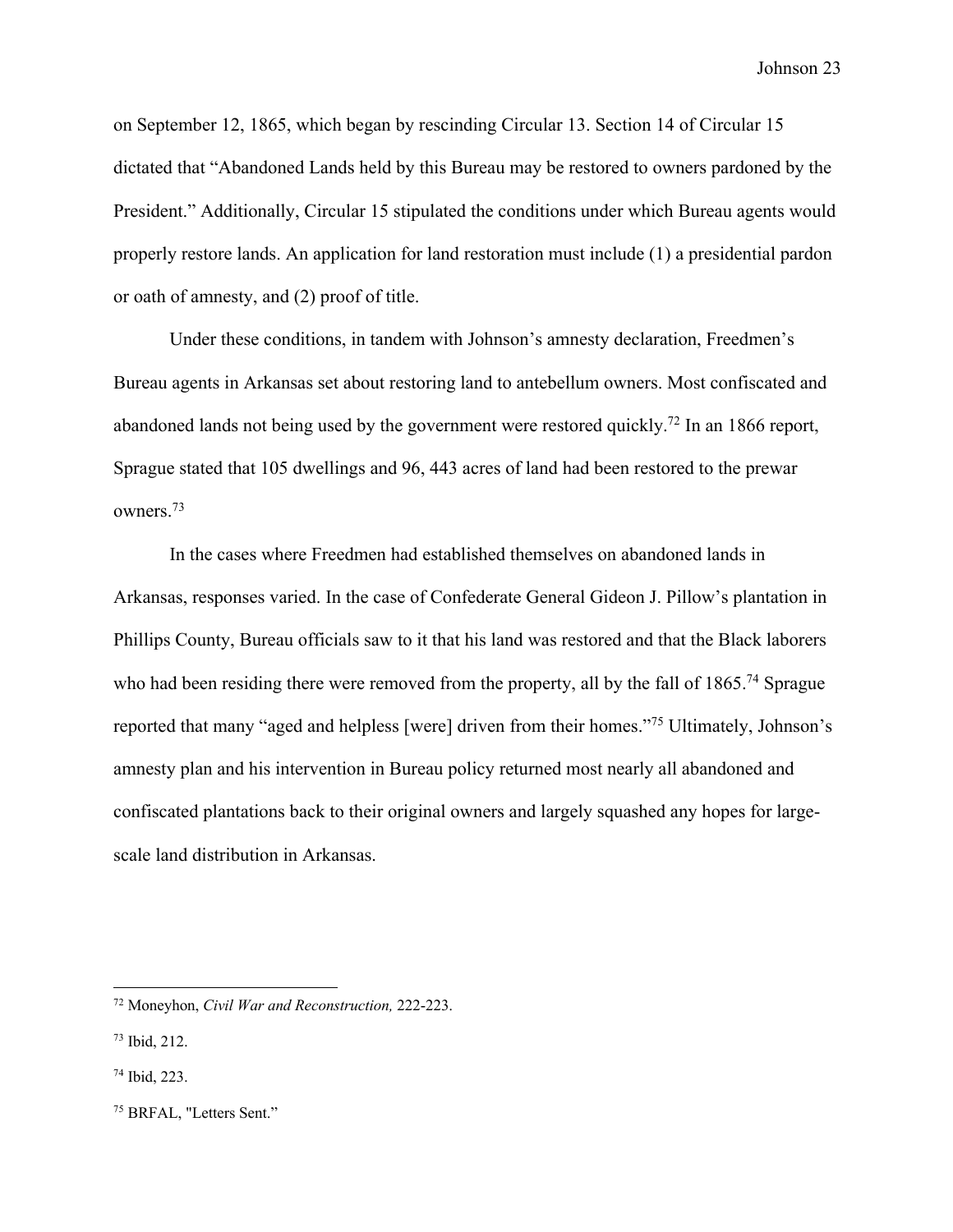In conclusion, "the restoration of property rendered many freedmen homeless."<sup>76</sup> In 1866, Black Arkansans owned less than one percent of land in any given county in the state.<sup>77</sup> Additionally, it left the future of the Freedmen's Bureau's engagement with Black land ownership in limbo. Not only did the Bureau's role regarding land policy significantly diminish, but its major source of funding (selling off abandoned lands) had been stripped. Howard spoke to these issues in an 1865 report: "The uncertainty of the tenure of the Bureau over property which is the immediate result of the policy of restoration adopted, has rendered the division and assignment of land to refugees and freedmen impractical [sic]."78

#### *Southern Homestead Act of 1866*

When President Johnson signed the Southern Homestead Act into law on June 21, 1866, a new door for Black land ownership in Arkansas was opened. This act opened 46 million acres of public lands in Alabama, Arkansas, Florida, Louisiana, and Mississippi for settlement. While this act was meant to supplement the Homestead Act of 1862, it notably specified that "no distinction or discrimination shall be made in the construction or execution of this act on account of race or color."79 The Southern Homestead Act marks "the first time that any legislation included such a stipulation."80 Applicants had to be either the head of a family, at least twentyone years old, or have performed military service for the United States, and could make entries

<sup>79</sup> Congressional Globe, 39<sup>th</sup> Congress., 1<sup>st</sup> sess.

<sup>76</sup> Oubre, 79.

<sup>77</sup> Bobby L. Lovett, "African Americans, Civil War, and Aftermath in Arkansas," *The Arkansas Historical Quarterly* 54, no. 3 (1995), 340.

<sup>78</sup> LaWanda Cox and John H Cox, *Reconstruction: The Negro, and the New South*, (Columbia: University of South Carolina Press, 1973), 319.

<sup>80</sup> Michael L. Lanza, "'One of the Most Appreciated Labors of the Bureau': The Freedmen's Bureau and the Southern Homestead Act," in *The Freedmen's Bureau and Reconstruction*, ed. Paul A. Cimbala and Randall M. Miller (New York: Fordham University Press, 1999), 68.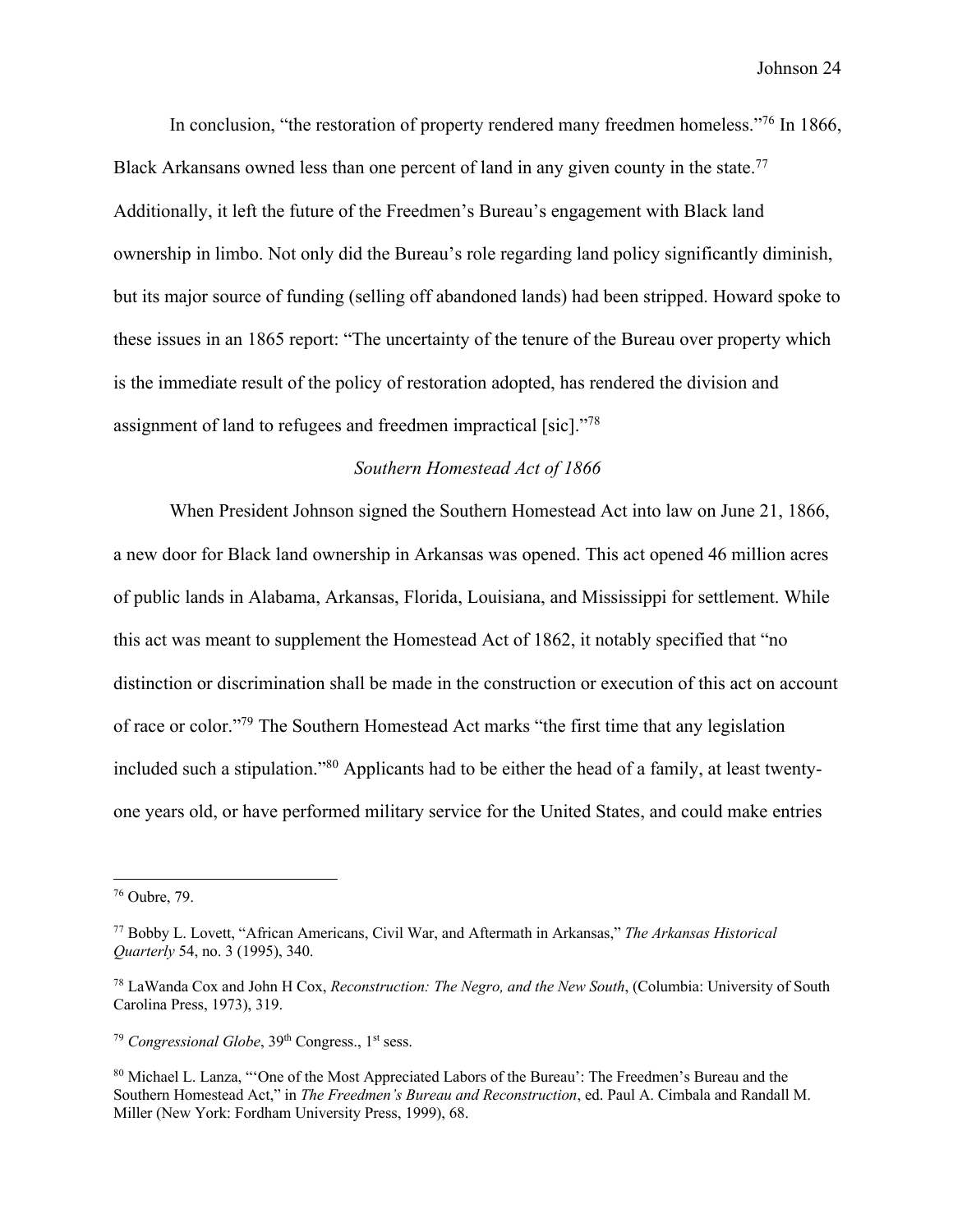for plots up to 80 acres. Registration cost five dollars, and certificates of ownership could be received after five years of settlement.<sup>81</sup> Additionally, ex-Confederates were barred from applying for land until January 1, 1867. Therefore, there would be a six-month period where loyal White and Black Southerners had exclusive rights to homesteading.<sup>82</sup> With this act, the focus for Black land ownership in Arkansas shifted from abandoned lands to homesteading.

The Freedmen's Bureau quickly became involved with the future and fate of this act.<sup>83</sup> On July 2, 1866 (eleven days after the passage of the Southern Homestead Act), Howard issued Circular No. 7, which instructed assistant commissioners to "make themselves familiar with all the provisions of this [Southern Homestead] Act" and to assist freedpeople in submitting entries for land as a matter of urgent importance.<sup>84</sup> After receiving these orders, Sprague appointed Dr. W.W. Granger as surveyor and locating land agent for the Bureau in Arkansas on July 9.85 Granger would be a highly influential figure in the struggle for Black homesteading in the state.

In a follow-up letter to the assistant commissioners of the five states with land included in the new Homestead act, Howard insisted that, "There is no reason why the poor whites and freedmen of the South cannot take advantage of the present homestead law, and enter a career of prosperity, that will secure them fortunes, elevate them socially and morally, add to the general prosperity of the country, and settle the many vexed questions that are now arising."86

<sup>&</sup>lt;sup>81</sup> Congressional Globe, 39<sup>th</sup> Congress., 1<sup>st</sup> sess.

<sup>82</sup> Ibid.

<sup>83</sup> Lanza, 69.

<sup>84</sup> BRFAL, "Printed Circulars and Circular Letters."

<sup>85</sup> Oubre, 103.

<sup>86</sup> Lanza, 70.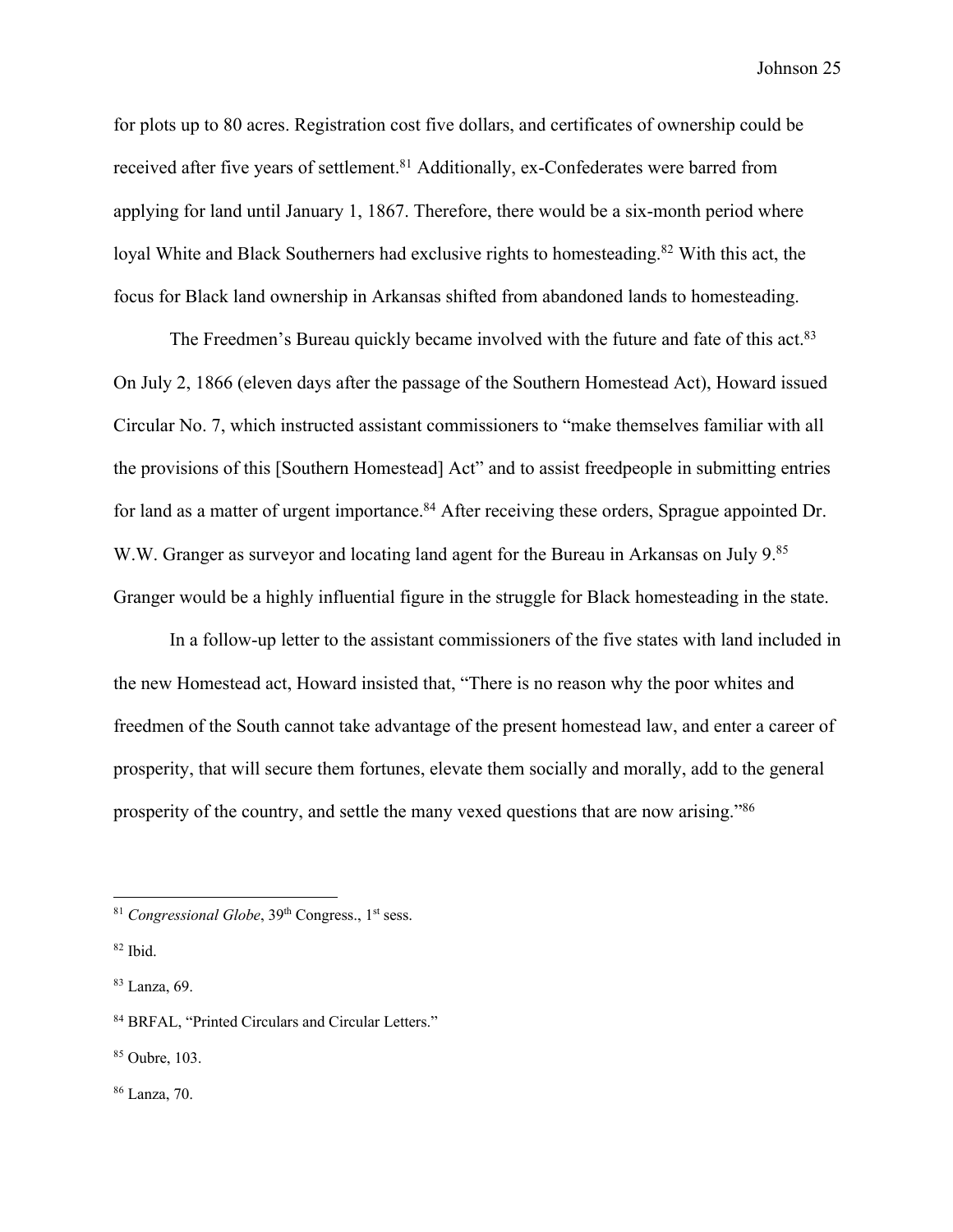In Arkansas, reactions to this new homesteading law were defined by both significant interest and confusion. Many Black Arkansans made requests for land with local Bureau agents. The land office registrar in Washington, Arkansas, William Carruth, wrote in September 1866 that freedpeople were "anxious (many of them) to purchase a homestead for actual settlement, and applications from them are hourly made at this office."87 In the same month, Captain Charles Banzhaf reported that around five-hundred freedpeople had held a meeting in Fort Smith to inquire about and discuss land acquisition opportunities under the new federal law.<sup>88</sup>

In addition to local interest, Arkansas' available public lands attracted Black Southerners from other states. Howard made an early attempt to facilitate such migration, as he wrote to Sprague on July 19 asking for information on the public lands available for homesteading in his state. Howard stated that he wanted to share this information with assistant commissioners in states that did not have public lands available.<sup>89</sup> Notably, two parties of Black Georgians came to Arkansas: one group consisted of 150 families and settled in the Fort Smith area, while the other consisted of 18 families and settled near Clarksville.<sup>90</sup> This migration of Black Georgians was discussed and coordinated by the assistant commissioners of the respective states. Ord, who was assistant commissioner in Arkansas during this time, warned his counterpart in Georgia that "there is only a small portion of any of the State where the immigration of Freedmen would be looked upon with favor…I do not wish to discourage immigration but think it right that Freedmen coming here should be informed they must not expect to be received with

<sup>87</sup> DeBlack, *With Fire and Sword*, 154; Lanza, 71.

<sup>88</sup> Warren Hoffnagle, "The Southern Homestead Act: Its Origins and Operation," *The Historian* 32, no. 4 (1970), 621.

<sup>89</sup> Lanza, 70-71

<sup>90</sup> Oubre, 107; Lanza, 75.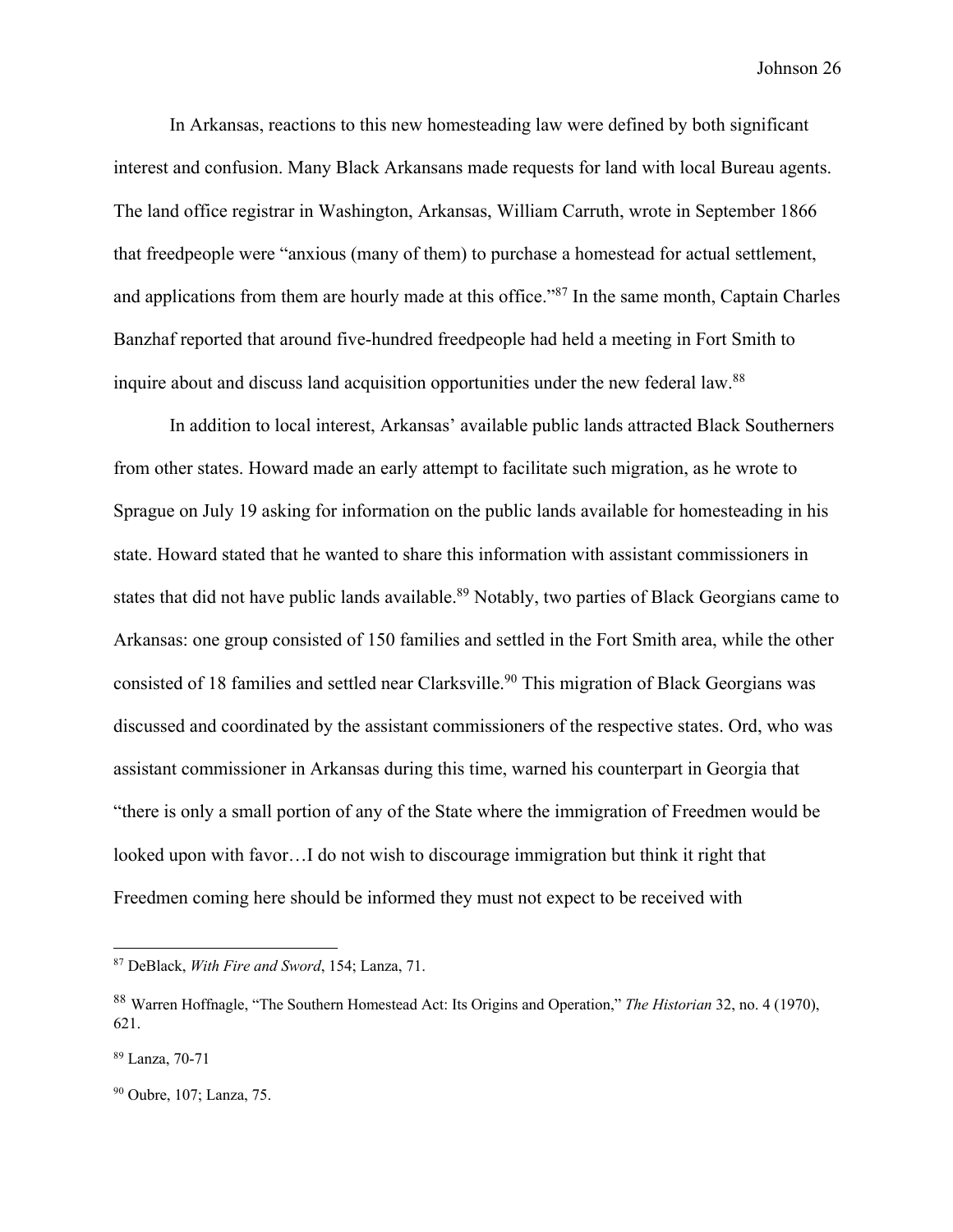cordiality."91 Administrative complications awaited these migrants and therefore their settlement in Arkansas was delayed for many and rejected for others. One Georgia man, Henry C. Pettus, successfully became the owner of an eight-acre farm.<sup>92</sup>

Significant obstacles existed for Black Arkansans seeking homesteads. First of all, it appears that no clear understanding of precisely what public lands in Arkansas were truly open for settlement ever existed. Maps and land records were often in disarray and inconsistent. Some lands had not been surveyed for twenty years.<sup>93</sup> Sizeable portions of land that were initially classified as public land open for homesteading turned out to have already been given to railroad companies for construction or were swamplands that belonged to the state and therefore were not open for settlement.94 In a 1867 report, Granger spoke of a Black family that settled on a presumed homestead plot of thirty-five acres. After spending a year and hundreds of dollars on clearing, improving, and cultivating the land, they learned that they were a mile and a half away from where they thought and were actually on land owned by a railroad company. Mistakes of this nature happened to other Black families. Granger wrote that in these cases of misinformation, the freedman "who labors on [land] and buys improvements, or makes them, on what he mistakenly supposes to be public land, is always victimized  $\&$  generally demoralized by the result."<sup>95</sup>

Secondly, the majority of public lands in Arkansas were not conducive to farming. An investigation conducted by Granger found that 75% of the 9 million acres of public lands in

- <sup>93</sup> Lanza, 73.
- <sup>94</sup> Ibid, 76.

<sup>95</sup> Lanza, 77.

<sup>91</sup> Lanza, 73-74

<sup>92</sup> Lovett, 340.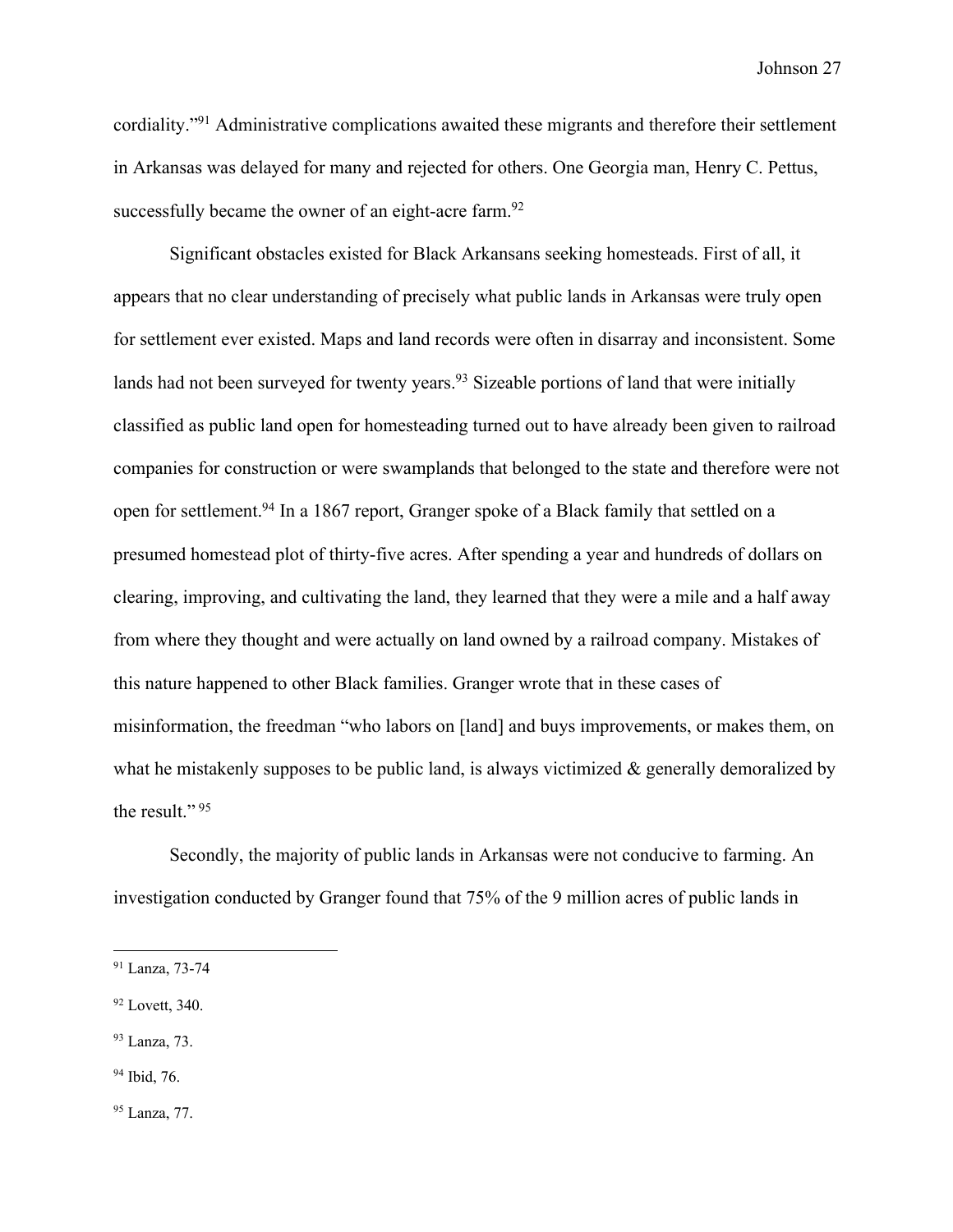Arkansas were "worthless for farming." <sup>96</sup> Granger also found that, after examining the records of 427 townships, only 1.5 million acres of public land were actually available for entry. Of these 1.5 million acres, only 450,000 were recommended for homesteading.<sup>97</sup>

Thirdly, several factors prevented many freedpeople from taking advantage of the initial six-month period where they, alongside loyal White Arkansas, had exclusive rights to homestead. When the homestead act first passed, most freedpeople that had the resources to acquire homesteads were already under labor contracts that did not expire until the end of the year.98 Due to the binding nature of these contracts, these freedpeople could not inquire into homesteads until the beginning of 1867, and thus missed out on the initial six-month period of preferential opportunity.<sup>99</sup> Sprague recognized this effect, and in an 1866 report stated that he "regretted that the exclusive privilege of entering Government lands now secured to loyal Whites and Freedmen [sic], was not extended for at least another year." <sup>100</sup> Another delaying factor was the fact that the Little Rock land office was the only operational office in the state until one in Clarksville opened mid-1867.101

Despite these difficulties, the Southern Homestead Act led to an increase in Black land ownership in Arkansas. In an annual report written on September 30, 1867, Granger stated that of the 243 land tracks he had surveyed, 143 were fit for settlement. Of these 143 tracks,

<sup>99</sup> DeBlack, 154.

 $100$  Hoffnagle, 621.

<sup>96</sup> DeBlack, *With Fire and Sword,* 154.

<sup>97</sup> Lanza, 76.

<sup>&</sup>lt;sup>98</sup> One of the key changes in Black labor that the Freedmen's Bureau helped implement in Arkansas as well as throughout the South was the legal recognition of labor contracts. After slavery, many freedpeople continued working in the same or similar type of work, but now under labor contracts. A major job of local Bureau agents was to mediate disputes that arose from these labor contracts.

<sup>101</sup> Oubre, 108; Lanza, 76.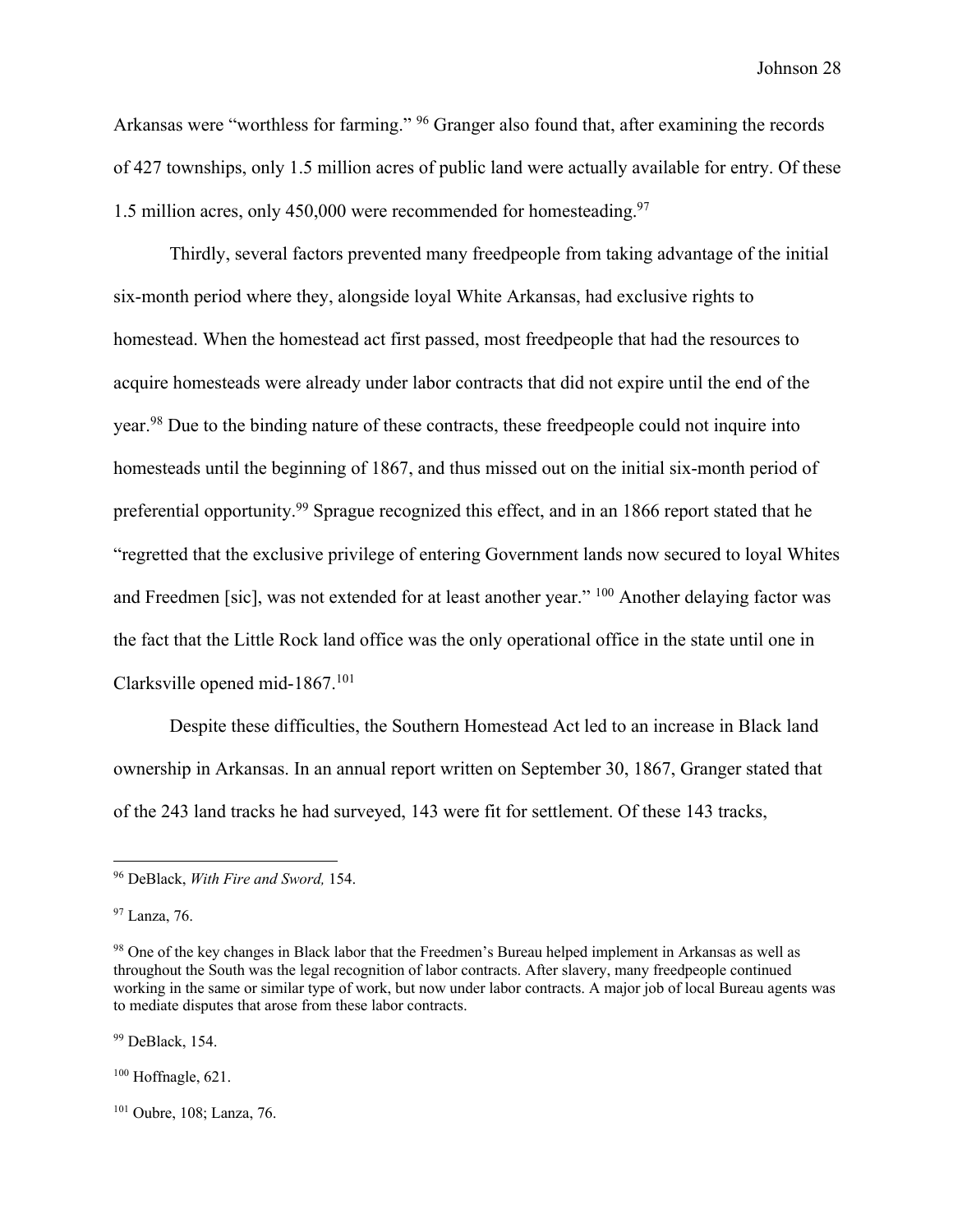freedpeople entered 116 of them.<sup>102</sup> While this report highlighted the difficulties that complicated the homesteading process, such as poor land office records in Little Rock, Granger concluded the letter stating:

I am able to repeat that most of those who entered Homesteads in time to do so, have made gratifying progress in their improvement, and towards that personal independence which nothing assures better than land ownership. With favorable opportunities, their interest in the subject, and the number of entries made, will doubtless continue to increase.103

Granger's prediction in this letter would prove to be overly optimistic. The gains made in this first year can largely be attributed to the proactive leadership of Assistant Commissioner Ord. Two key examples exemplify Ord's interest in the matter. First, Ord sought to address a major issue that faced potential Black homesteaders: a lack of tools. Ord wrote to Howard on January 22, 1867 and argued that the army ought to supply freedpeople with tools in the same way that they did with Native Americans at that time. After Howard informed Ord that the tools provided for Native Americans were authorized under a special Congressional appropriation, Ord petitioned that Congress appropriate \$100,000 to buy tools for freedpeople. Ord's petition was unsuccessful.<sup>104</sup>

A second example of Ord's advocacy for Black land ownership was his employment of a survey expedition. This action was in direct response to a complaint expressed by Granger. The lacking quality of existing land records seriously delayed homesteading progress, as Granger could not quickly direct applicants to available, suitable land. Granger had to wait until enough applicants gathered to create a party and go search the land themselves. Due to lacking funds and

<sup>102</sup> Lanza, 77.

 $103$  Ibid.

<sup>&</sup>lt;sup>104</sup> Oubre, 104-105.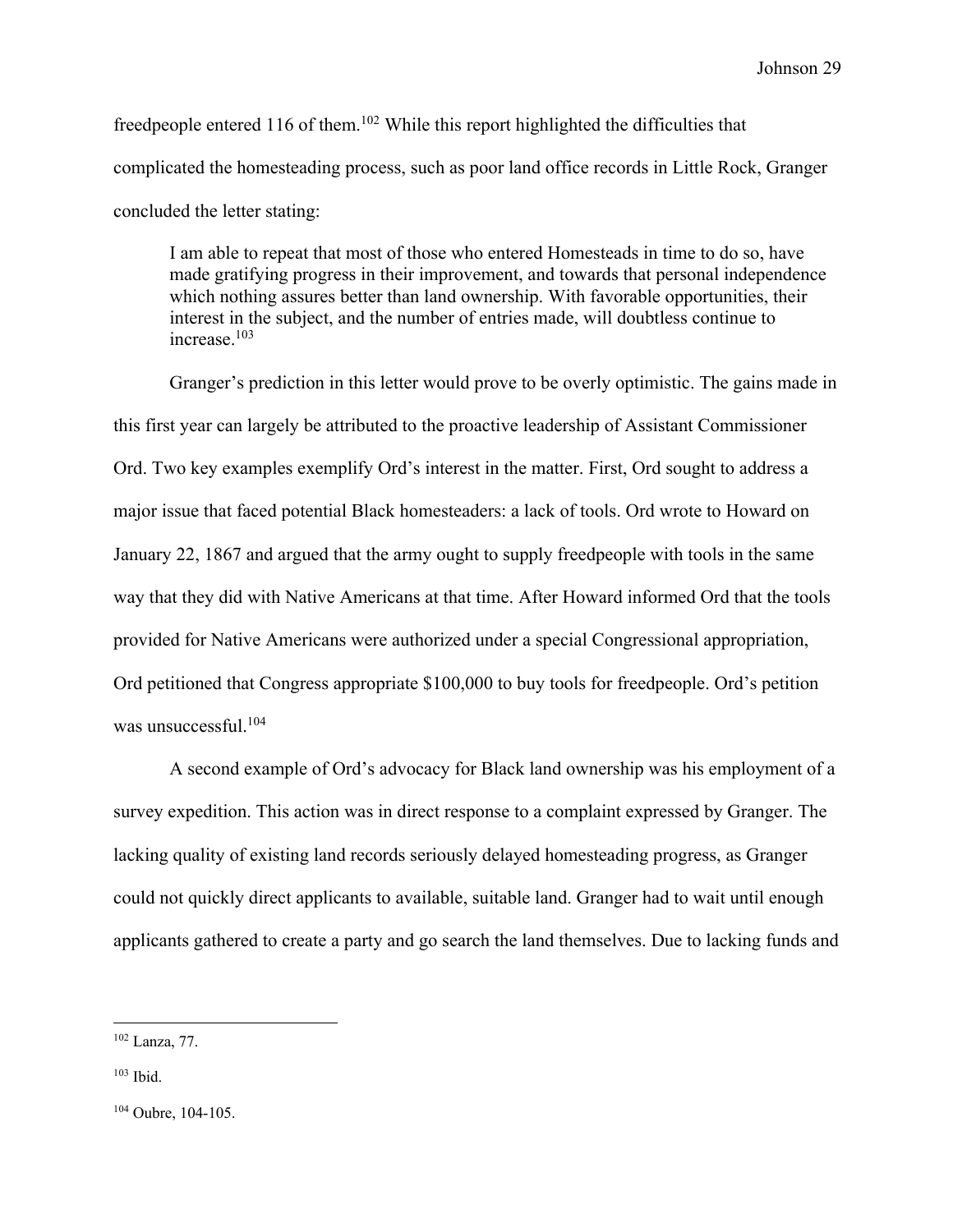labor contract requirements, most freedpeople could not effort to take the time off to participate in these parties. In response, Granger requested that an organized survey expedition be assembled in order to improve efficiency. A survey expedition, as described by Granger in a February 1867 letter, would head to the available public lands in the state and "report, from personal examination the character of every forty acres in a given area, and [sic] tell applicants at once where, what kind, and what number of homesteads could be formed."105 By the end of that February, Ord employed a four-person survey expedition to survey the valleys along the tributaries of the Arkansas River. These lands were found to be very suitable for farming, and by June 1867, forty family were settled there.<sup>106</sup>

In these two examples, one can see how Ord led the Bureau to be active in the plight of Black homesteading.107 However, Ord's tenure with the Bureau was short, and in March 1867, Charles H. Smith became the final assistant commissioner in Arkansas. Smith was not as activist as his predecessor and therefore Black homesteading progress dwindled after Ord's departure. Overall, Smith thought it more important for Black Arkansans to stay on plantations than become land owners. In a January 1868 letter, Smith reported his intention to "keep the freedmen on the plantation where they will be needed and will find employment another year."108 When a group of freedmen approached Smith about purchasing a farm, they were told to work another year under contract.109 In addition to his desire to keep Black laborers on the plantations, Smith

<sup>108</sup> Hoffnagle, 622

 $109$  Ibid.

<sup>105</sup> Oubre, 108.

 $106$  Ibid.

<sup>&</sup>lt;sup>107</sup> Oubre, 103-105. It should be noted that Ord believed Black Arkansans should move away from White Arkansans due to the widespread racial violence being perpetuated against them. This led Ord to support Black colonization in Arkansas in areas separate from White residence.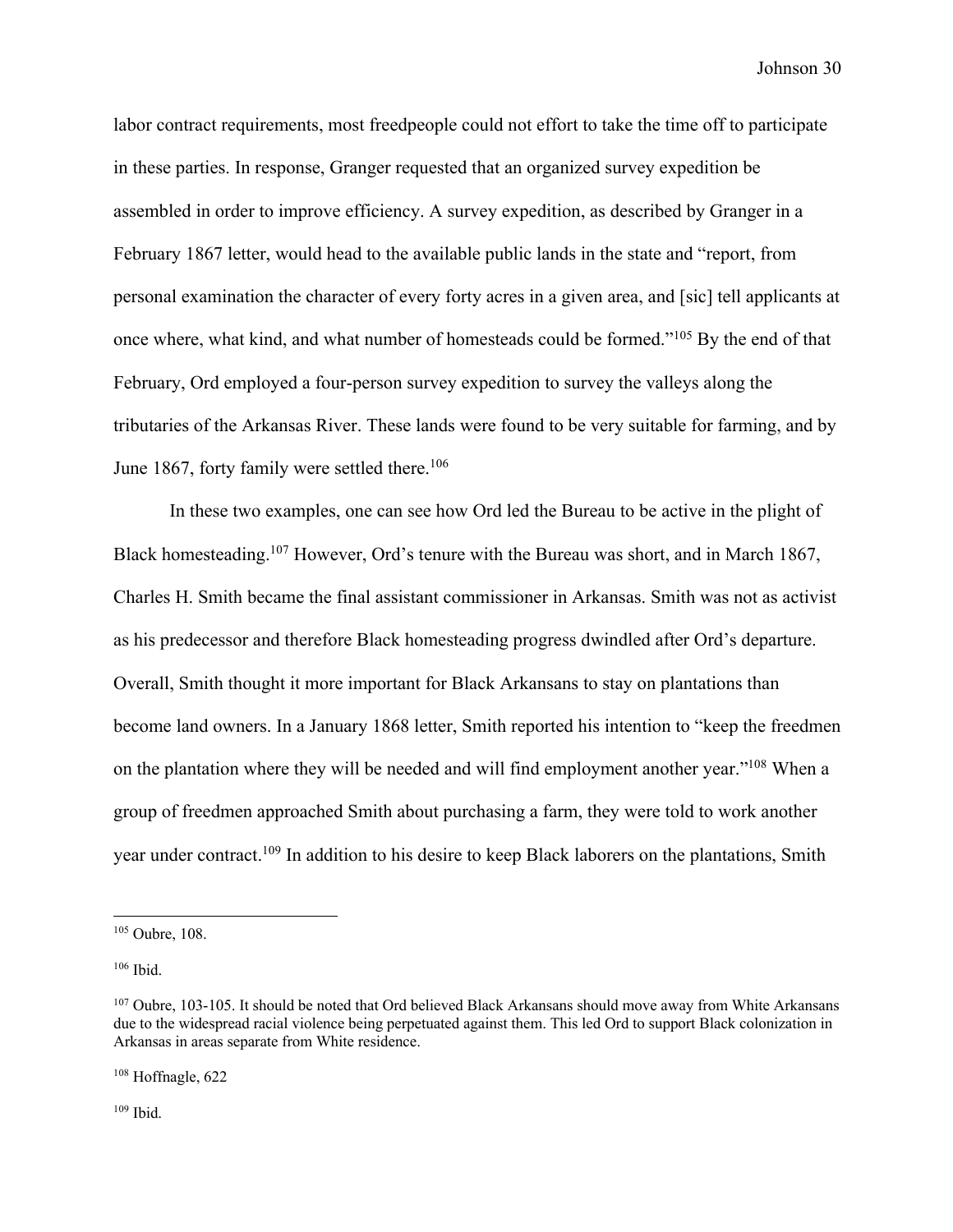did not believe that Black Arkansans were ready to own their own land. In a 1868 letter to Howard, Smith claimed that the freedpeople were not able "to operate successfully upon their own resources at the present time."<sup>110</sup>

While Smith's leadership did lead to less freedpeople entering homesteads during his time as assistant commissioner, Black homesteading in Arkansas did not end entirely. Granger, other Bureau agents, and certain ambitious freedpeople continued to work diligently at securing homesteads. The difference between Smith's policy and attitude from his predecessors points to how Black homesteading in Arkansas efforts were heavily influenced, but not entirely dependent, on the leadership of the assistant commissioner.

Overall, Black homesteading in Arkansas can be seen as a limited success. Under the Southern Homestead Act, 26, 395 entries were made in Arkansas and 10,807 of those were carried to completion. The vast majority of these homesteads were claimed by White Arkansans. Historian Claude F. Oubre has estimated that, based on the reports of Granger and other Bureau agents, around a thousand entries were made by Black Arkansans, and that no more than 250 of these applicants gained homesteads.<sup>111</sup> Thus, the vast majority of Black Arkansans gained no land ownership from the Southern Homestead Act.

Nonetheless, important progress was made. While the number is limited, the estimated 250 Black homesteads secured should not be entirely overlooked. A combination of efforts from all chains of command within the Bureau led to Black families acquiring land rights: Howard gave the order to take advantage of the homestead law, Sprague and Ord took actions to see that freedpeople could access the public lands in Arkansas, and Bureau agents such as Granger did

 $110$  Hoffnagle, 622.

<sup>111</sup> Lovett, 340; Oubre, 109.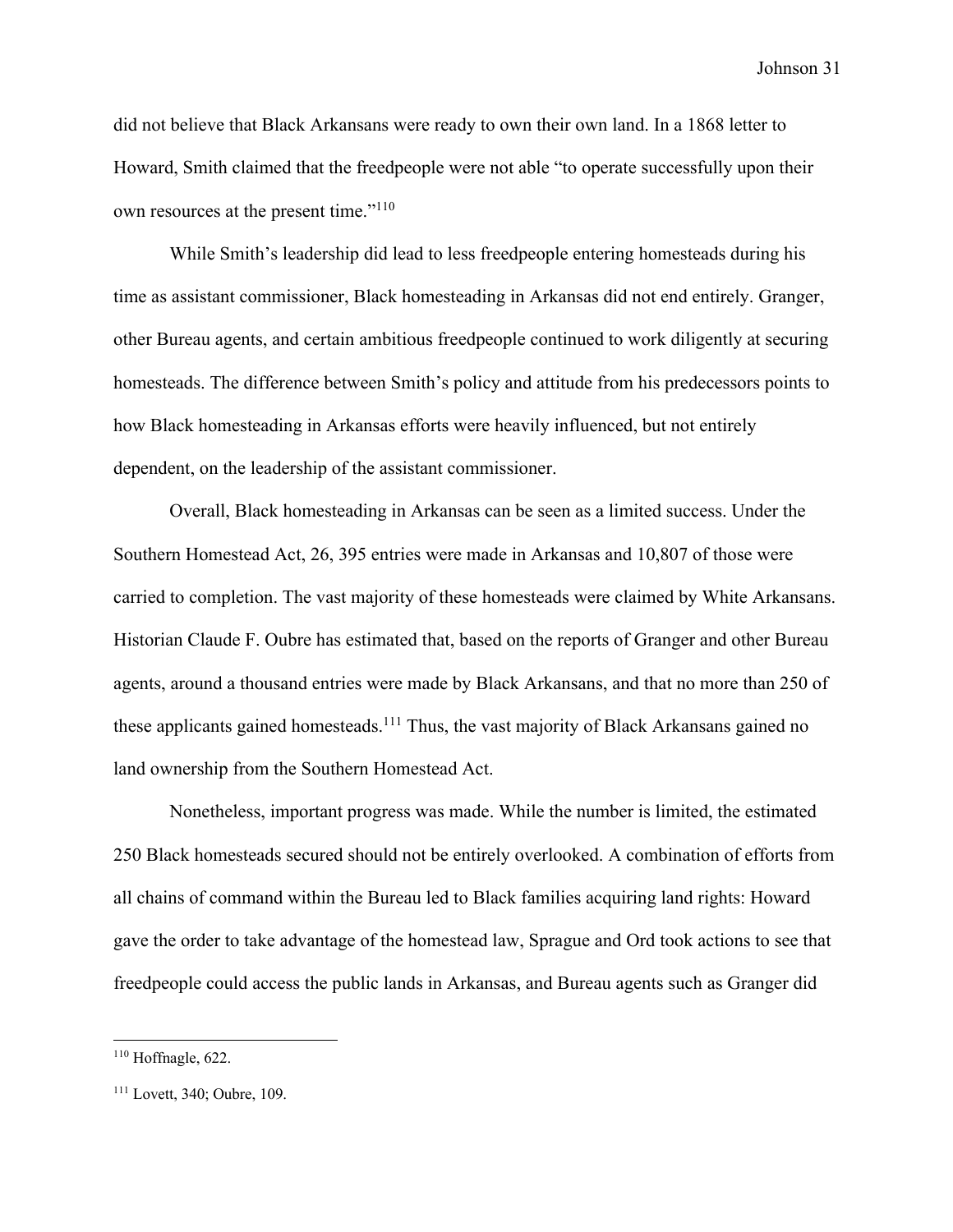the work on the ground. Not all states with public lands had gains like Arkansas, limited as there were. Historian Thomas DeBlack has asserted that "the performance of Arkansas officials in this regard was probably the best of any of the five Southern states that had public lands."112

#### *Sharecropping and Tenant Farming*

The answer to the question of where most Black Arkansans ended up living by the end of the Freedmen's Bureau era in Arkansas is directly related with the question of labor. After the Civil War, many freedpeople ended up doing the same types of jobs on the same types of lands that they had during slavery.113 The key difference that differentiated this post-war labor from slavery was the existence and legal recognition of the labor contract. Supervising the entries and adherence to these labor contracts was a primary function served by local Bureau agents. In the first year of Reconstruction in Arkansas, many different types of labor contracts existed. One planter noted that "on twenty plantations around me, there are ten different styles of contracts."114 In 1867, however, one type of contract began to emerge as the dominant and most popular: sharecropping.115

Also referred to as share tenantry, sharecropping was initially the preferred labor arrangement for both planters and Black laborers alike. Under this system, a landowner would rent out a plot of land to a family to live on and farm independently. Tenants paid rent by giving a share of their crop to the owner. Oftentimes, the landowner would provide the necessary tools

<sup>112</sup> DeBlack, *With Fire and Sword*, 155.

<sup>&</sup>lt;sup>113</sup> Both planters and the army discouraged freedpeople from moving to towns. Few job opportunities existed there, they would receive rations and other aid there, and that was counterproductive to the desire to keep freedpeople in the fields as a reliable labor force.

<sup>114</sup> DeBlack, *With Fire and Sword,* 150.

<sup>115</sup> Moneyhon, *Civil War and Reconstruction*, 219.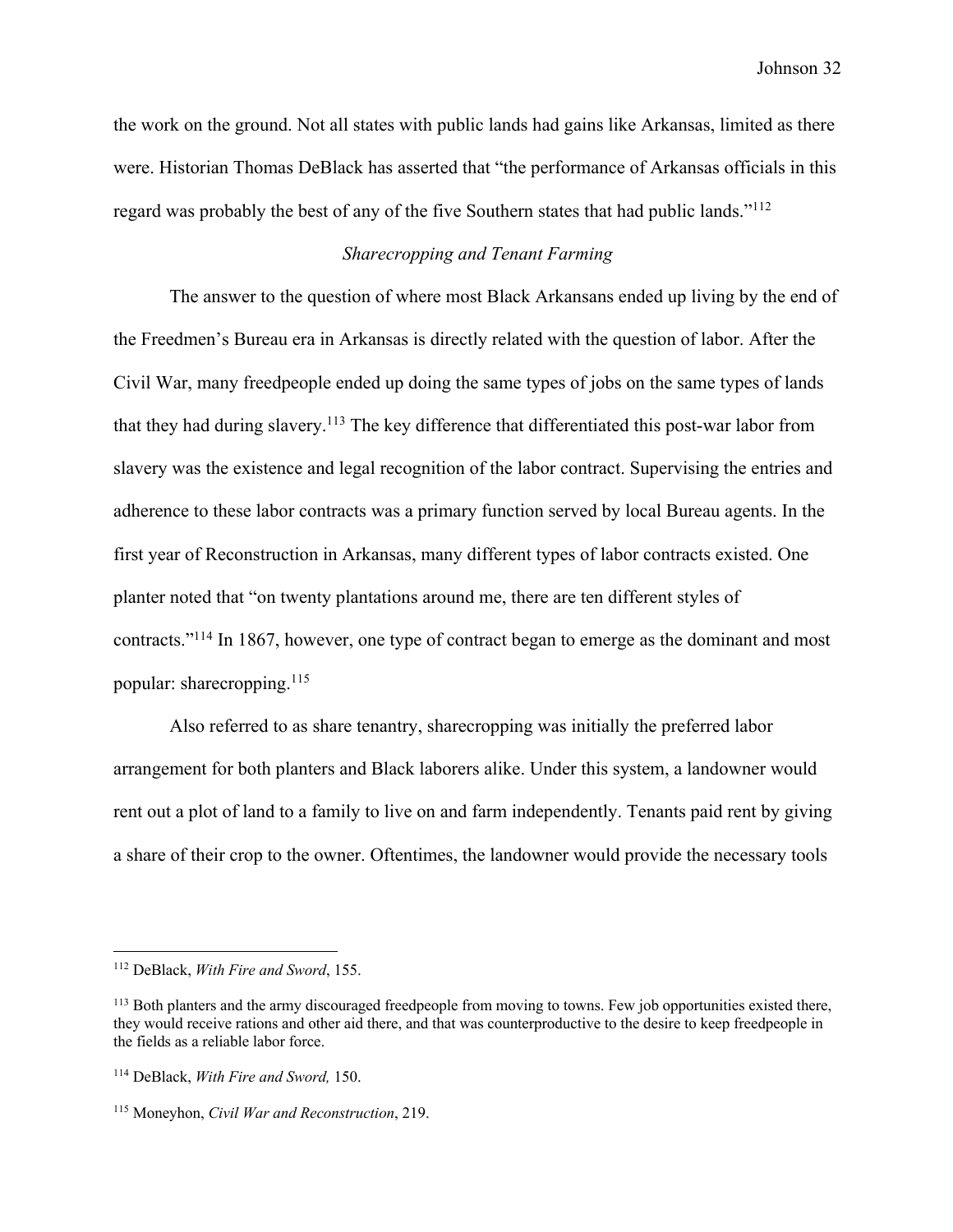for tenants as well.<sup>116</sup> Landowners favored this arrangement because they did not have to pay cash wages and it provided the potential for a more stable labor force. Black laborers favored it because it gave them a greater sense of independence and provided the opportunity to save up enough money to buy their own land.<sup>117</sup>

Certain Bureau agents in Arkansas warned of the system's potential for abuse and cheating early on. In a letter written on December 18, 1865, the Bureau agent in Arkadelphia reported that,

A general disposition is prevalent among the Freedmen to become planters by renting land or making crops on shares…They are also in the power of the white man, when he keeps a running account against them for a whole year's expenses, and can bring them in debt to him. This doubtful policy, so pregnant with disputes, and misfortunes to the freedmen, I now discourage…The Freedmen, ignorant and impoverished, are unable to step into the shoes of planters and compete with the whites, unless they have ample means to commence with.<sup>118</sup>

Despite warnings such as this, most Bureau officials began supporting sharecropping contracts in 1867 and it quickly became the dominant labor arrangement in Arkansas. At the beginning of the year, agent A.E. Habicht spoke of the sharecropping arrangement with optimism, stating that with a good season's crop, "[freedpeoples'] dependence on the whites will be materially lessened in our district."<sup>119</sup>

However, Assistant Commissioner Smith began reporting in August of 1867 that landowners were finding various ways to cheat Black tenants. Many Black laborers in this system became quickly indebted to landowners, often due to practices of dishonest management,

<sup>116</sup> DeBlack, *With Fire and Sword*, 151.

<sup>&</sup>lt;sup>117</sup> The greater sense of independence is likely due to the fact that they could live in their own space, were not subject to the demands of overseers, and were not forced to labor in gangs (which were the common practices during slave times).

<sup>118</sup> BRFAL, "Letters Sent."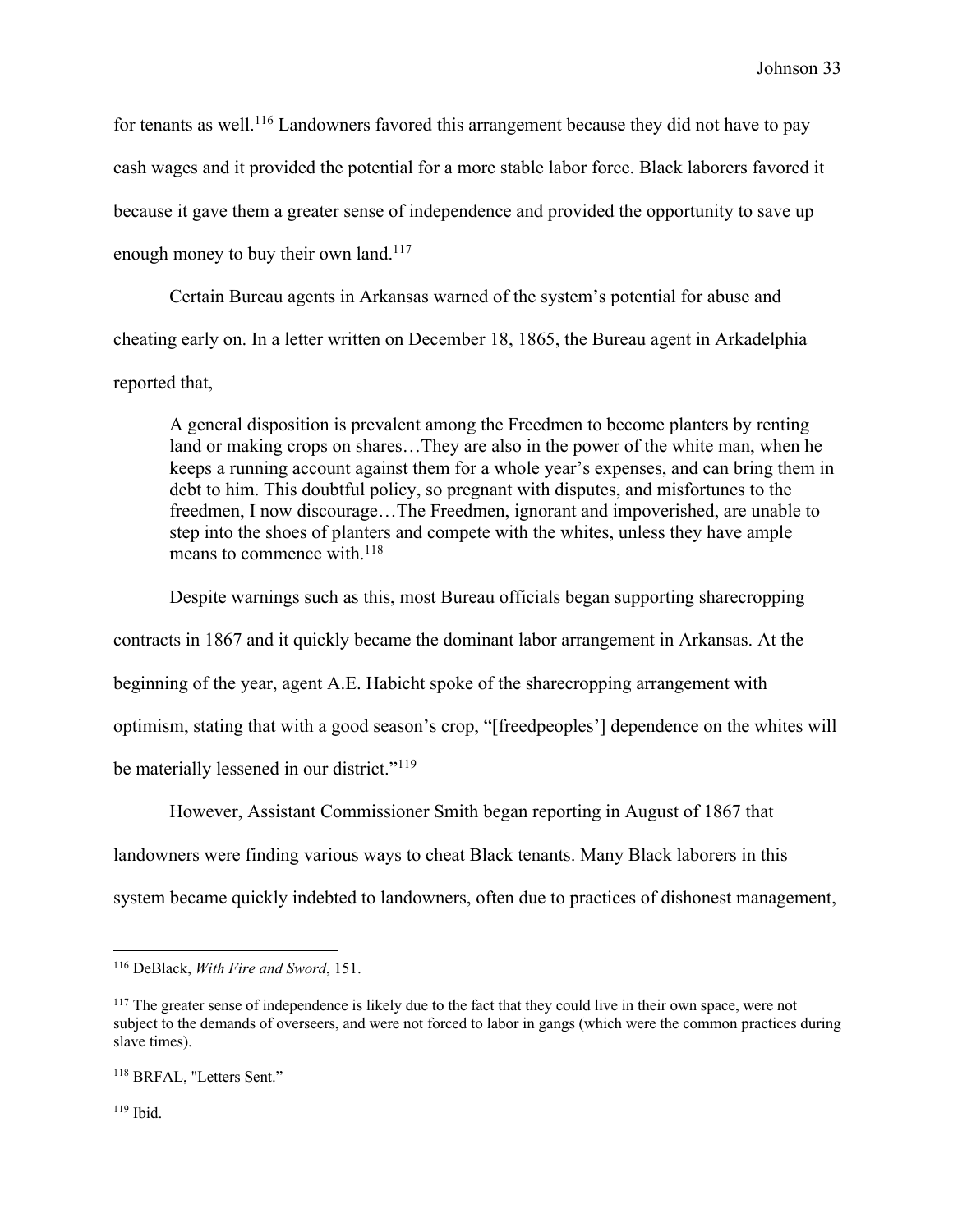and thus became tied to their rented land. In an August 1867 report, Smith acknowledged that "Freedmen in many places are still *freedmen* not *freemen*."120 While the Bureau's policy towards sharecropping was primarily a labor issue, their early support for this arrangement effectively dictated the living conditions that would the majority of freedpeople would experience—renting land from White landowners.

#### **IV. Conclusion**

The Freedmen's Bureau arrived in Arkansas with grand ambitions in 1865, particularly concerning the prospect of Black land ownership. When the agency left the state in 1869, the results were mixed. The Bureau's first policy— redistributing abandoned lands to freedpeople was thwarted by Johnson's amnesty proclamation. The restoration of land to antebellum owners was the first major blow to the prospect of Black Arkansans attaining widespread land ownership. When the Southern Homestead Act was passed in 1866, the Freedmen's Bureau jumped on this opportunity to get a second shot. Due to a multitude of complications, Black Arkansans were unable to acquire more than 250 homesteads in the state. Nonetheless, the work of the Freedmen's Bureau in Arkansas concerning Black homesteading was a limited success. The final major work of the Freedmen's Bureau that directly influenced Black land ownership in Arkansas was its support and assistance in implementing sharecropping arrangements throughout the state. Under this arrangement, Black Arkansans would not only not own their own land, but would often become indebted to landlords.

There are a few takeaways that are important to recognize. First, there was active interest from many, but not all, Black Arkansans in these first years of freedom to acquire land ownership. This is significant to recognize for several reasons. First, the disappointing lack of

<sup>120</sup> Moneyhon, *Civil War and Reconstruction*, 221.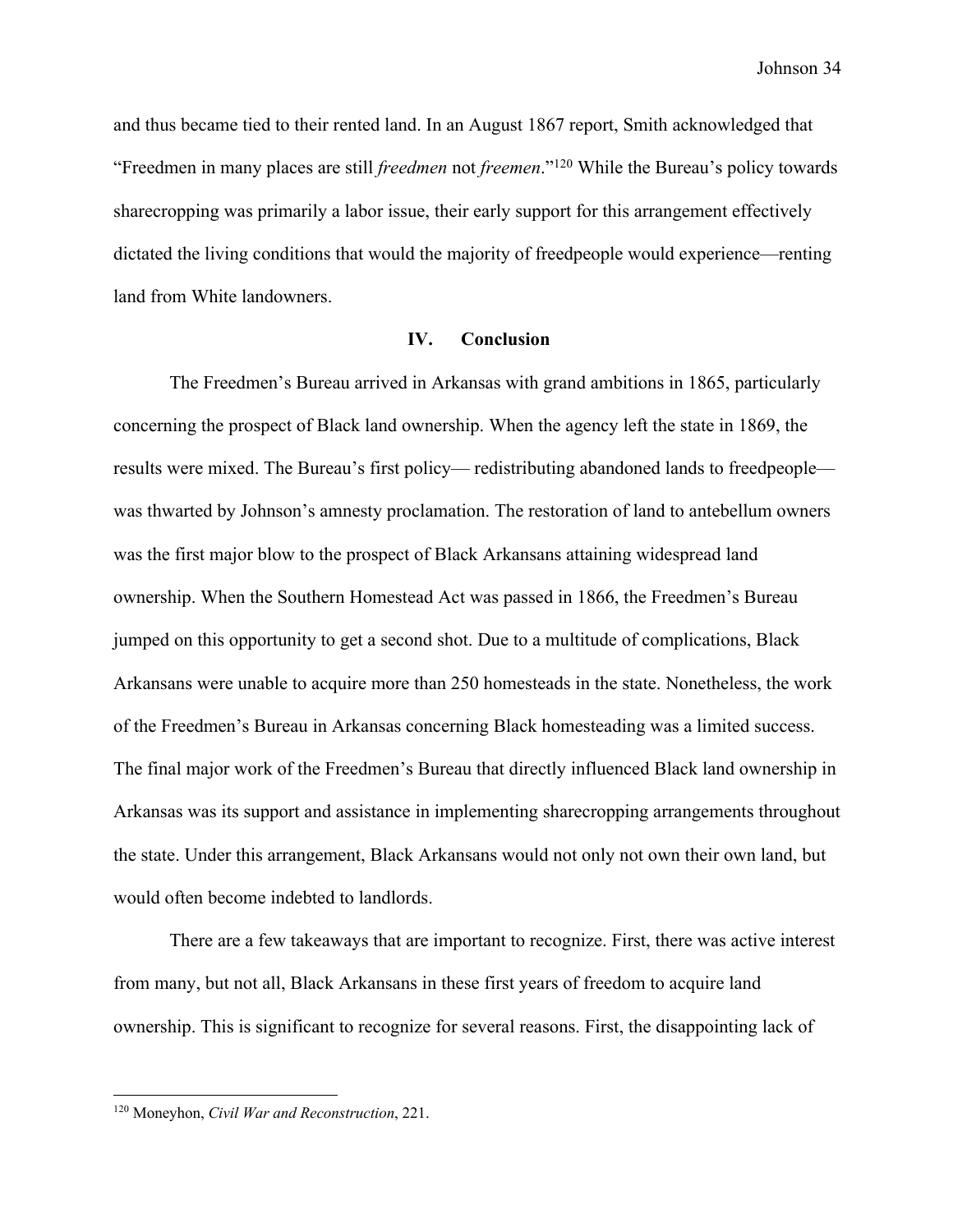land acquired by Black Arkansans cannot be attributed a lack of public interest or action. Reports indicate that there were in fact many freedpeople who actively inquired about and petitioned for the opportunity to gain land in Arkansas. It should also be noted that by publicly pursuing land ownership, these Black Arkansans were putting their lives on the line. While it has not been a major focus of the presentation, there was particularly intense racial violence and domestic terrorism perpetuated against Black Arkansans during this time period—especially against those who asserted their independence and opportunities for advancement more publicly.

A second takeaway to recognize is that despite the disappointing results, the Freedmen's Bureau represents a serious, and in many ways radical effort by the U.S. government to assist African Americans in their effort to rise from slavery to citizenry. It is undeniable that even less progress for Black Southerners would have been made during this time had Freedmen's Bureau agents not been placed around the South to prevent unchecked abuses. While there are legitimate criticisms to be made against the racist, paternalistic, and disinterested attitudes of many Bureau agents—the fact that such an agency with such a purpose was created at such a time should not be entirely disregarded. If anything, the Freedmen's Bureau represents how misguided the view was that African American freedom and equality was something that could be achieved in the South in just three years after the Civil War.

In conclusion, the story of the Freedmen's Bureau and Black landownership in Arkansas was one of limited gains amongst larger trends of disappointment. While some former slaves successfully gained land ownership rights in Arkansas, most did not, and this lack of independence, protection, and economic security left them exposed to poverty, homelessness, and financial abuse by White landowners. Thus, the type of freedom experienced by many Black Arkansas in the early years of Reconstruction was a freedom that was very qualified and limited.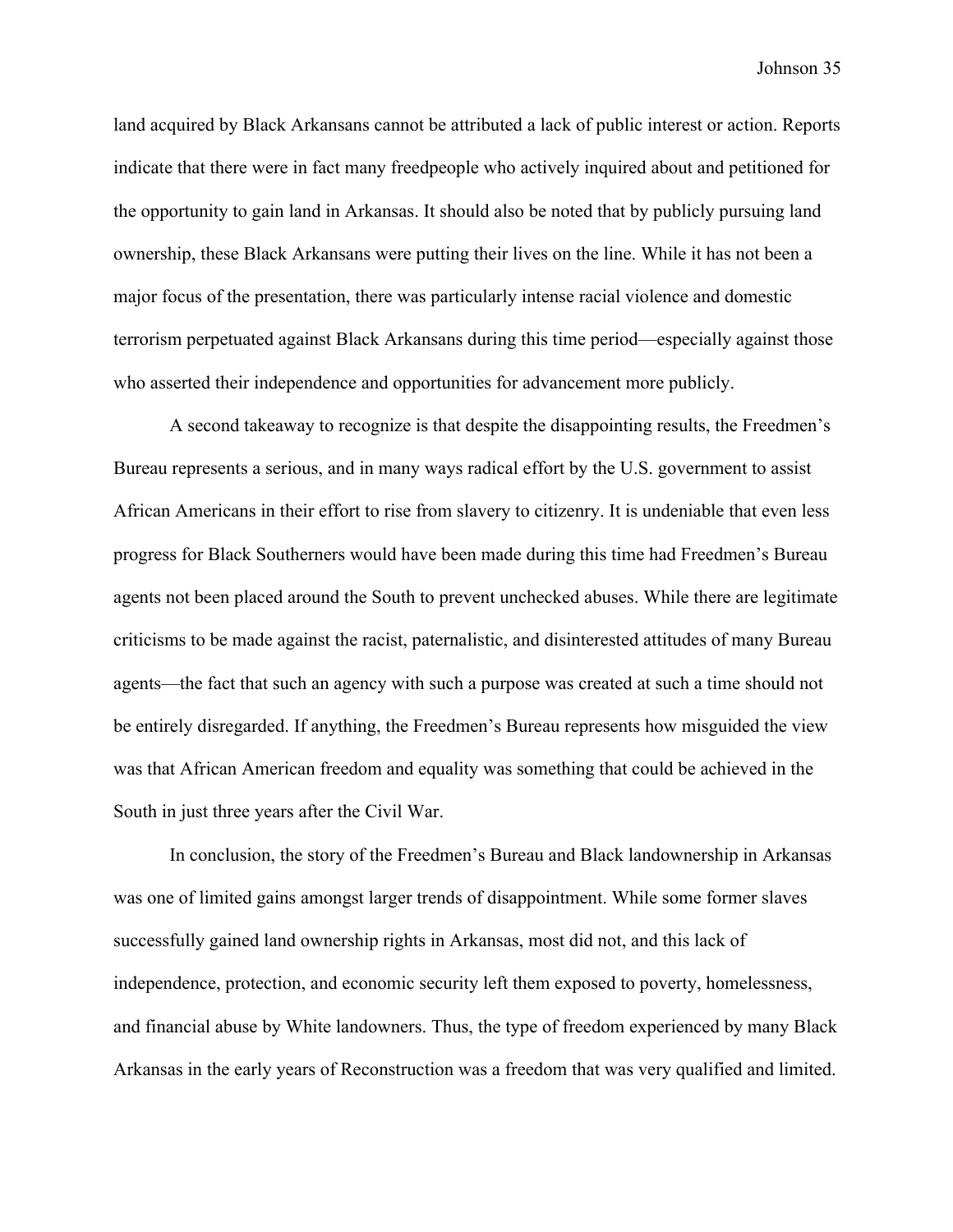When the Freedmen's Bureau left Arkansas, most Black Arkansans were, to restate the words of Assistant Commissioner Charles Smith, "*freedmen* not *freemen*."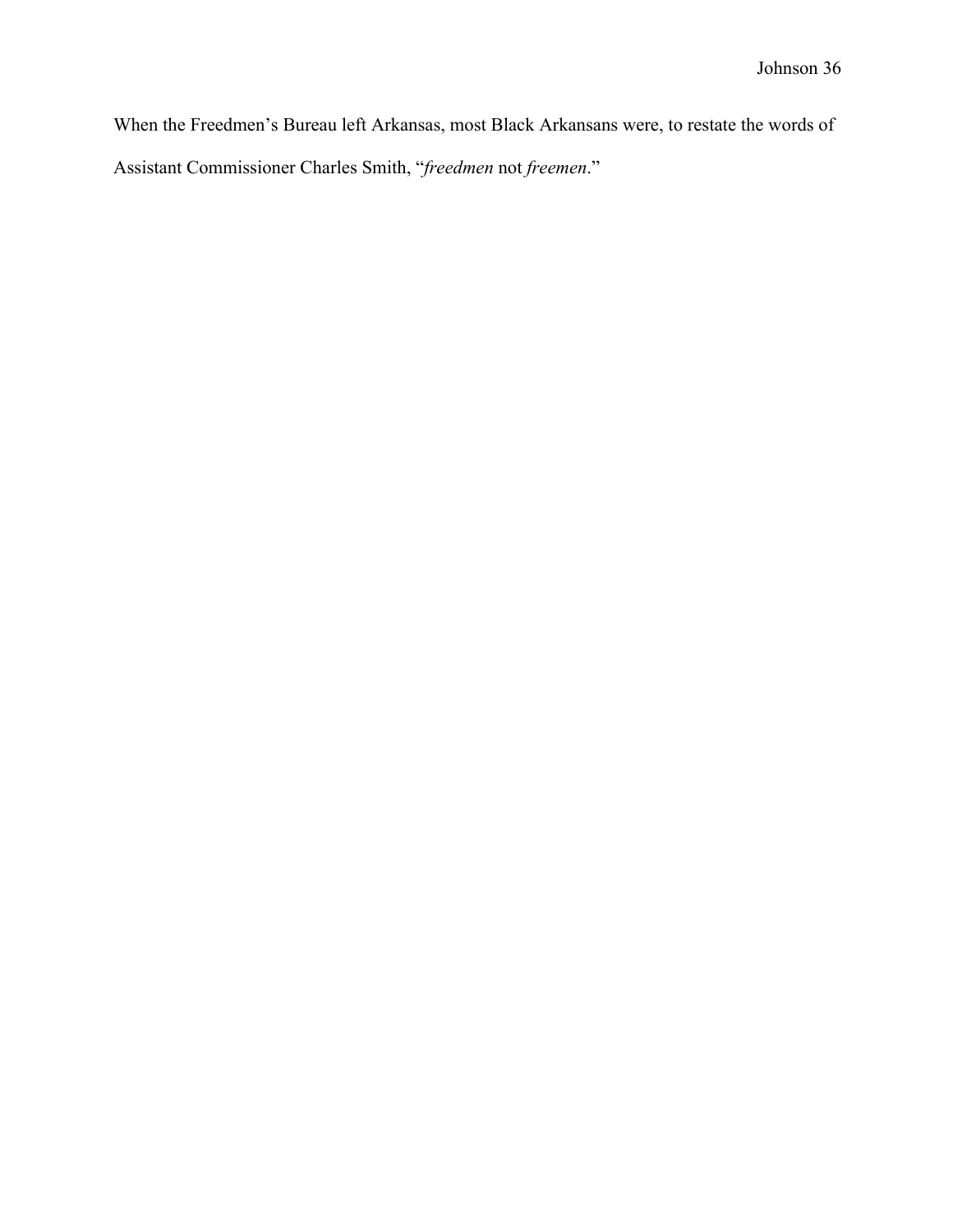# Bibliography

## **Primary Sources**

- Bureau of Refugees, Freedmen, and Abandoned Lands. "Letters Sent, Letters and Orders Received, Endorsements Sent and Received: 1865-1868." *Freedmen's Bureau: Arkansas Field Office Records*. Washington, D.C.: National Archives and Records Administration.
	- ———. "Reports of Bureau Operations, Monthly and Quarterly Reports of Operations, 1865- 1868." *Freedmen's Bureau: Arkansas Assistant Commissioner Records*. Washington, D.C.: National Archives and Records Administration.
		- ———. "Letters and Telegrams Sent, vol. 1-2, June 1865-May 1869." *Freedmen's Bureau: Arkansas Assistant Commissioner Records*. Washington, D.C.: National Archives and Records Administration.
		- ———. "Printed Circulars and Circular Letters" *Freedmen's Bureau: Arkansas Assistant Commissioner Records*. Washington, D.C.: National Archives and Records Administration.

*Congressional Globe.* 39<sup>th</sup> Congress., 1<sup>st</sup> sess.

DuBois, W. E. Burghardt. "The Freedmen's Bureau." *The Atlantic* (1901).

Johnson, Andrew. "Proclamation of Amnesty and Reconstruction." May 29, 1865.

"The Contrabands in Arkansas," *The New York Times* (July 21, 1865).

United States Congress. *Report of the Joint Committee on Reconstruction*. 1866.

———. *Freedmen's Bureau Act*. 1866.

United States War Department. *The War of the Rebellion: A Compilation of the Official Records of the Union and Confederate Armies*. Washington: Govt. Print Off., 1880-1901.

#### **Secondary Sources**

- Cimbala, Paul A, and Randall M Miller. *The Freedmen's Bureau and Reconstruction : Reconsiderations*. 1st ed. New York: Fordham University Press, 1999.
- Cox, John, and LaWanda Cox. "General O. O. Howard and the 'Misrepresented Bureau.'" *The Journal of Southern History* 19, no. 4 (1953): 427–56.
- Cox, LaWanda C. Fenlason, and John H Cox. *Reconstruction: The Negro, and the New South*. Documentary History of the United States. Columbia: University of South Carolina Press, 1973.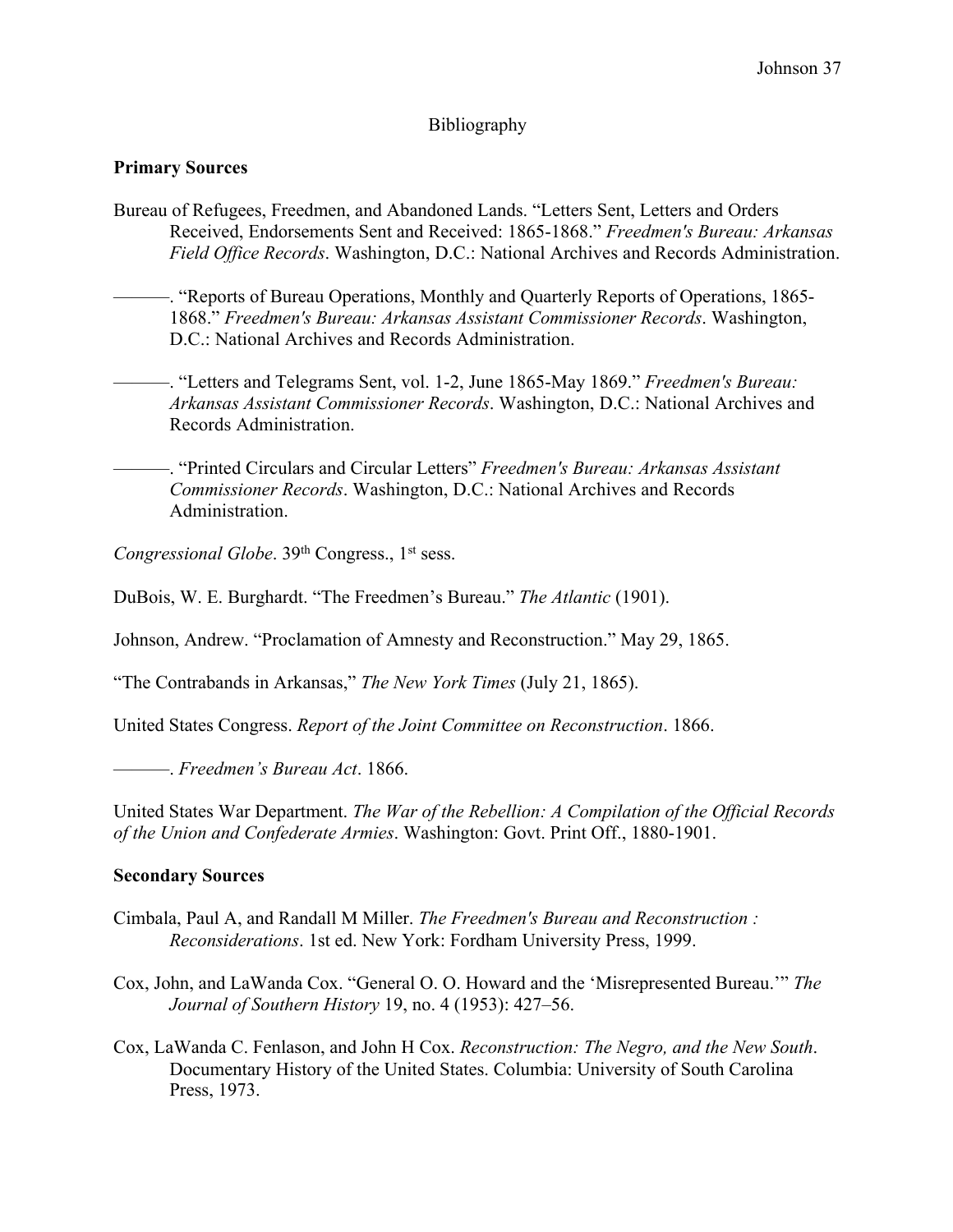- Cox, LaWanda. "The Promise of Land for the Freedmen." *The Mississippi Valley Historical Review* 45, no. 3 (1958): 413–40.
- Cresap, Bernarr. *Appomattox Commander: The Story of General E.O.C. Ord.* San Diego: A.S. Barnes, 1981.
- DeBlack Thomas A. "Civil War through Reconstruction, 1861 through 1874." CALS Encyclopedia of Arkansas.
- ———. *With Fire and Sword: Arkansas, 1861-1874*. Fayetteville: University of Arkansas Press, 2003.
- Finley, Randy. *From Slavery to Uncertain Freedom: The Freedmen's Bureau in Arkansas, 1865- 1869*. Fayetteville: University of Arkansas Press, 1996.
- Foner, Eric. *Reconstruction: America's Unfinished Revolution, 1863-1877*. First ed. New York: Harper & Row, 1988.
- Hoffnagle, Warren. "The Southern Homestead Act: Its Origins and Operation." *The Historian* 32, no. 4 (1970): 612–29.
- Jones, Kelly Houston. "Emancipation." CALS Encyclopedia of Arkansas.
- Jordan, Ryan. "Contraband Camps." CALS Encyclopedia of Arkansas.
- Lovett, Bobby L. "African Americans, Civil War, and Aftermath in Arkansas." *The Arkansas Historical Quarterly* 54, no. 3 (1995): 304–58.
- McCaslin, Richard B. "Reconstructing a Frontier Oligarchy: Andrew Johnson's Amnesty Proclamation and Arkansas." *The Arkansas Historical Quarterly* 49, no. 4 (1990): 313– 29.
- Moneyhon, Carl H. "From Slave to Free Labor: The Federal Plantation Experiment in Arkansas." *The Arkansas Historical Quarterly* 53, no. 2 (1994): 137–160.
- ———. *The Impact of the Civil War and Reconstruction on Arkansas: Persistence in the Midst of Ruin*. Fayetteville: University of Arkansas Press, 2002.
- Oubre, Claude F. *Forty Acres and a Mule: The Freedmen's Bureau and Black Land Ownership*. Baton Rouge: LSU Press, 1978.
- Perry, Ashlie. "Free Blacks." CALS Encyclopedia of Arkansas.